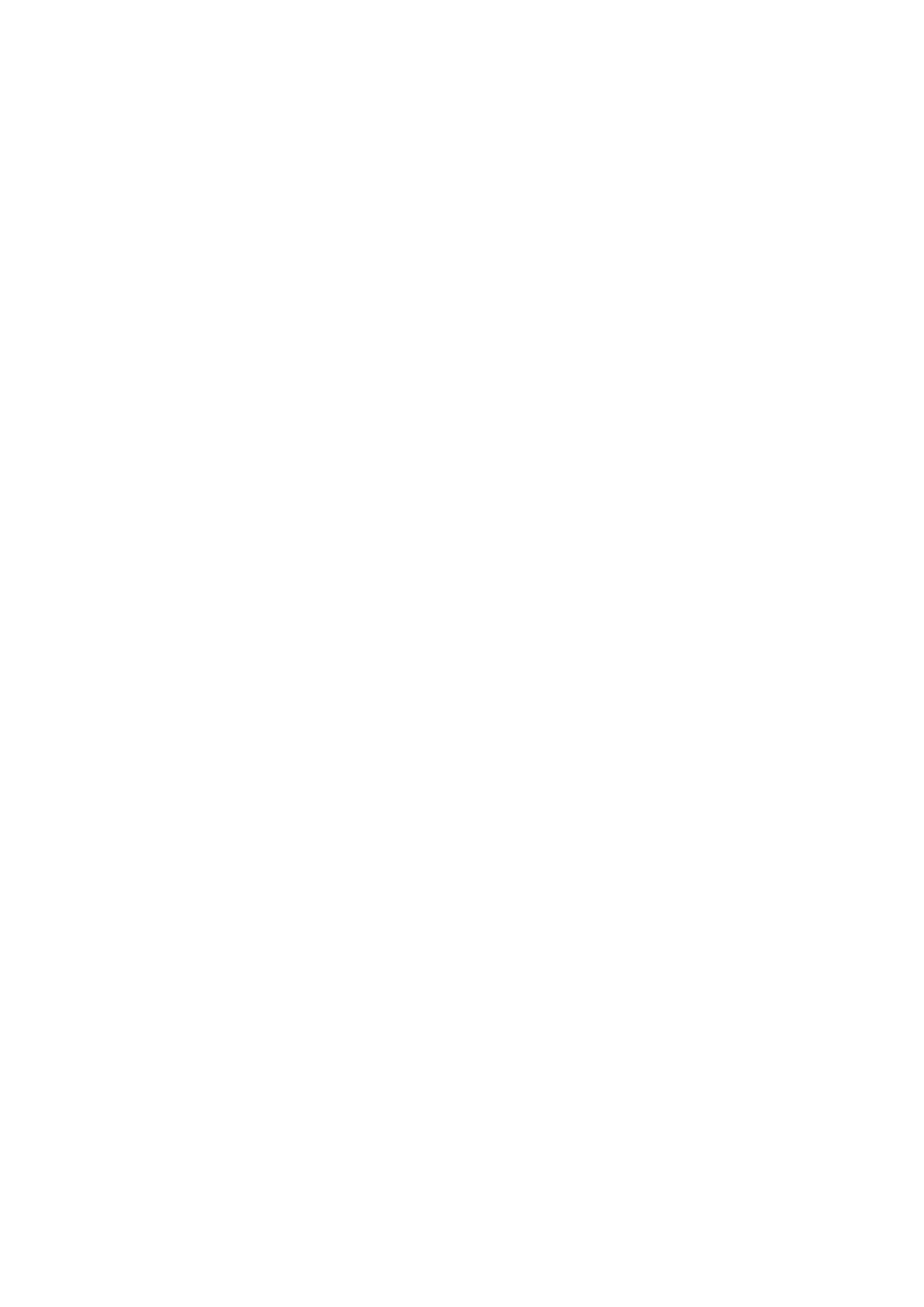# **Contents**

| <b>Introduction</b>                                                               | $\mathbf{2}$ |
|-----------------------------------------------------------------------------------|--------------|
| Acute oral toxicity                                                               | 4            |
| Acute dermal toxicity                                                             | 7            |
| Acute inhalation toxicity                                                         | 9            |
| Skin irritation                                                                   | 12           |
| Eye irritation                                                                    | 15           |
| Skin sensitisation                                                                | 18           |
| Dermal absorption                                                                 | 21           |
| <b>APPENDIX</b>                                                                   | 23           |
| Examples of acceptable and unacceptable justifications for the submission or non- |              |
|                                                                                   | .23          |
|                                                                                   | 25           |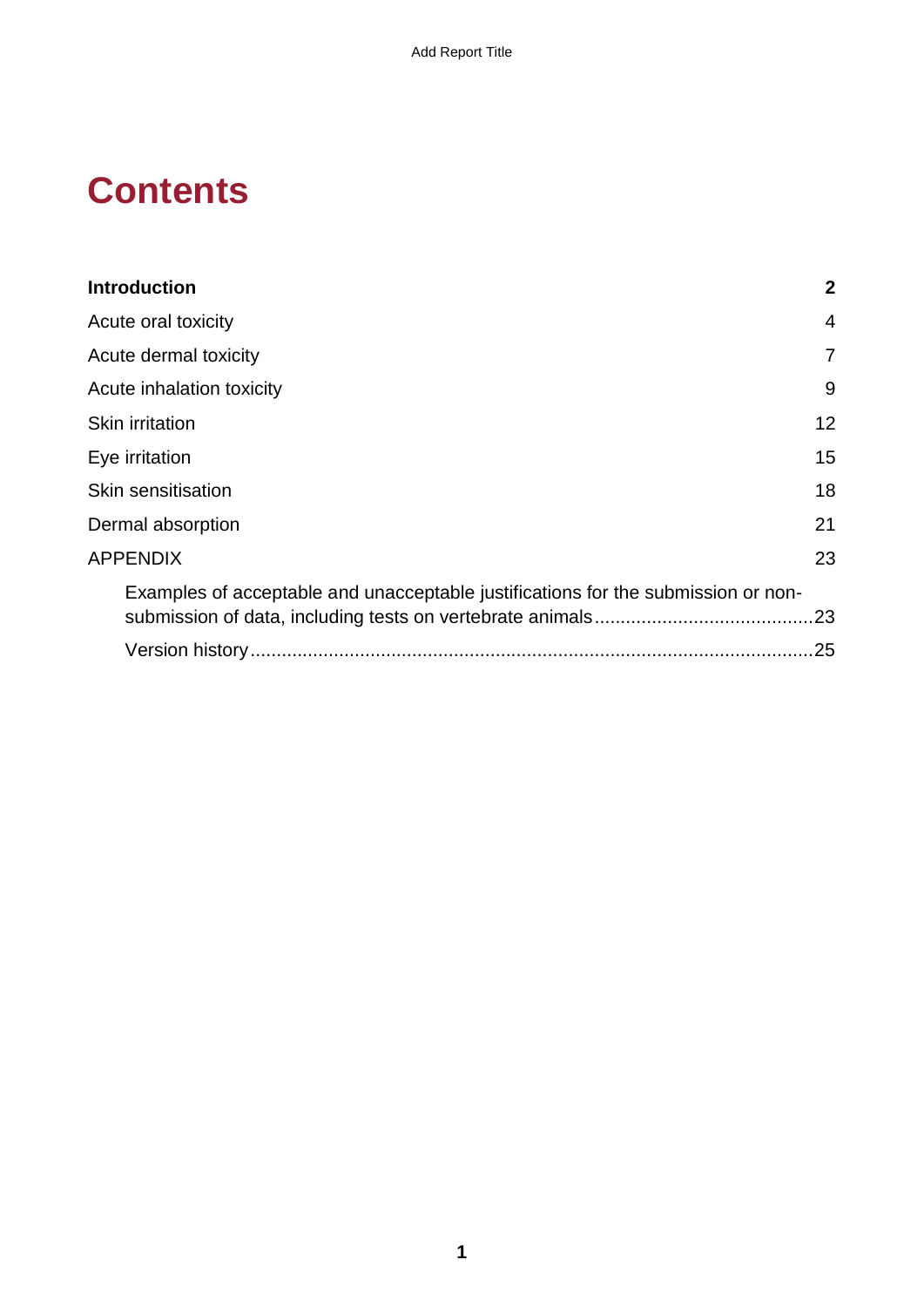# <span id="page-3-0"></span>**Introduction**

An applicant for authorisation of a Plant Protection Product (PPP) under Regulation (EC) No 1107/2009 is required to submit to the relevant regulatory authority (HSE in the case of GB) information on some aspects of the toxicity of the product: acute oral, dermal and inhalation toxicity, skin and eye irritation potential and skin sensitisation potential. Information on the dermal absorption of the active substance in the PPP is also required.

- 1. Regulation (EC) No 284/2013 section 7 sets out the toxicological information that applicants must submit to support their applications for authorisation. The primary purpose of this information is to establish the toxicity of the PPP after single exposures so that appropriate measures can be implemented to protect against any potential consequences arising from these forms of toxicity in those who might encounter the product: distributors, users, bystanders, residents, consumers or workers. In considering authorisation, other known information on the toxicology of the active substance(s) and co-formulants shall also be taken into account (for example, repeated-dose toxicity, carcinogenicity, reproductive toxicity; see paragraph 5 below in relation to information on co-formulants), but specific analyses of the PPP as a whole for these potential effects are not required.
- 2. The information provided should also permit the applicant to propose a classification of the PPP in accordance with Regulation (EC) No 1272/2008 (CLP), where appropriate (Para 1.10 of Reg (EC) No 284/2013). The label that ensues from the classification informs the PPP's users of its hazards and of appropriate risk management measures.
- 3. Regulation (EC) No 284/2013 offers options, with associated criteria, for applicants to take in meeting the information requirements. Of particular importance is that, before conducting a study on vertebrate animals, applicants must consider if other methods (for example, *in vitro* tests, computational (*in silico*) predictions) are available for use as acceptable substitutes for animal testing. For each test conducted on vertebrate animals, an explanation must be provided of why it was necessary and why alternative approaches were not appropriate, in accordance with Article 33 (3)(c) of Regulation (EC) No 1107/2009. Article 62 (1) of this Regulation also stipulates that testing on vertebrate animals for the purposes of this Regulation shall be undertaken only where no other methods are available.
- 4. Available toxicological data on co-formulants should be submitted and assessed by the applicant (section 7.4. of Regulation (EC) No 284/2013). This information shall include, but is not limited to: where applicable, registration numbers issued under Regulation (EC) No 1907/2006 (REACH); the study summaries included in the REACH technical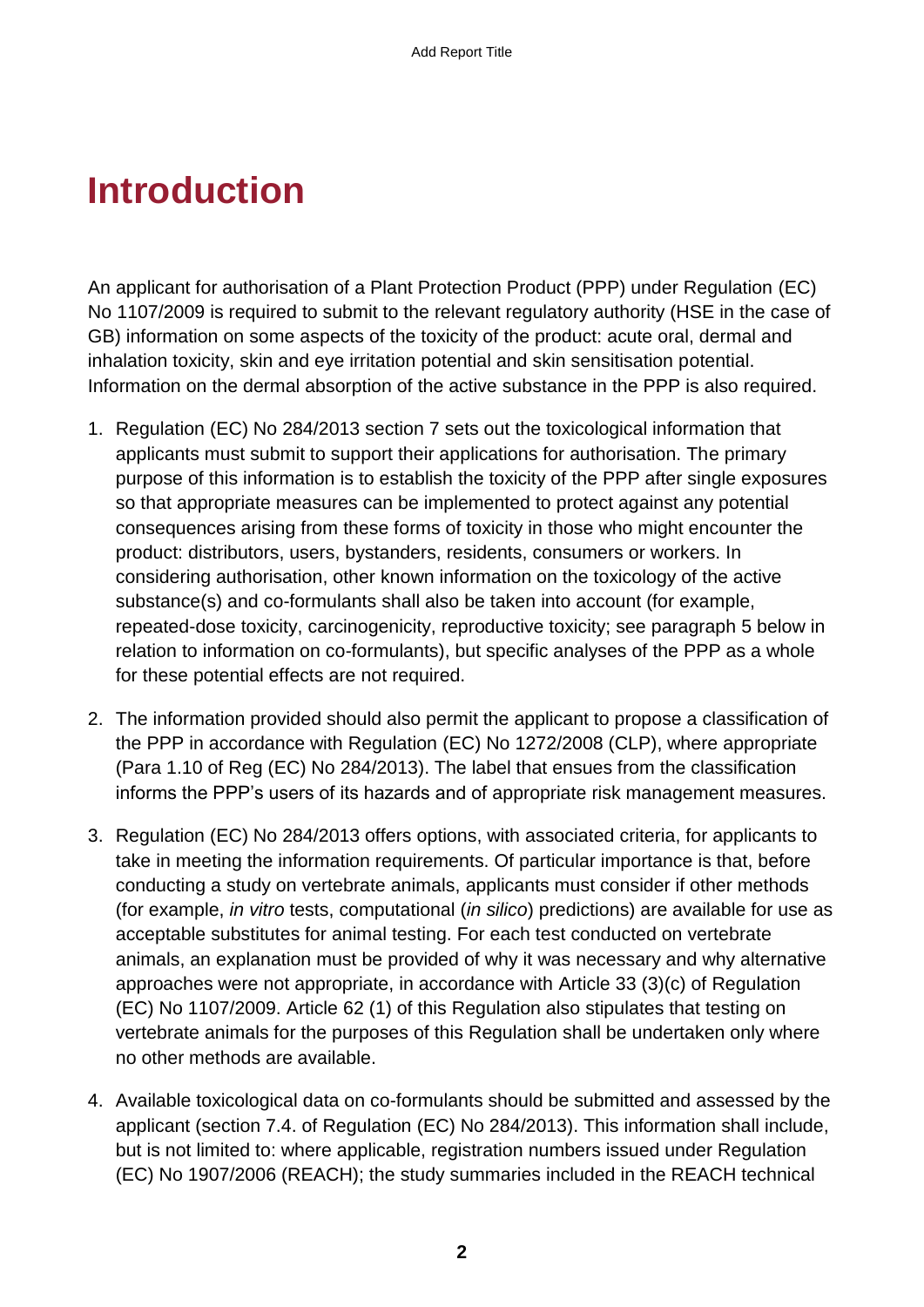(registration) dossier; an SDS that complies with Article 31 of REACH. A REACHcompliant SDS should also be submitted for the PPP.

5. The information requirement for each aspect of toxicity listed in paragraph 1 above and the options for meeting the requirement are outlined below. These are presented in a tiered sequence to be consistent with the provisions of Article 62 (1) of Regulation (EC) No 1107/2009, i.e., with the requirement to minimise unnecessary animal testing.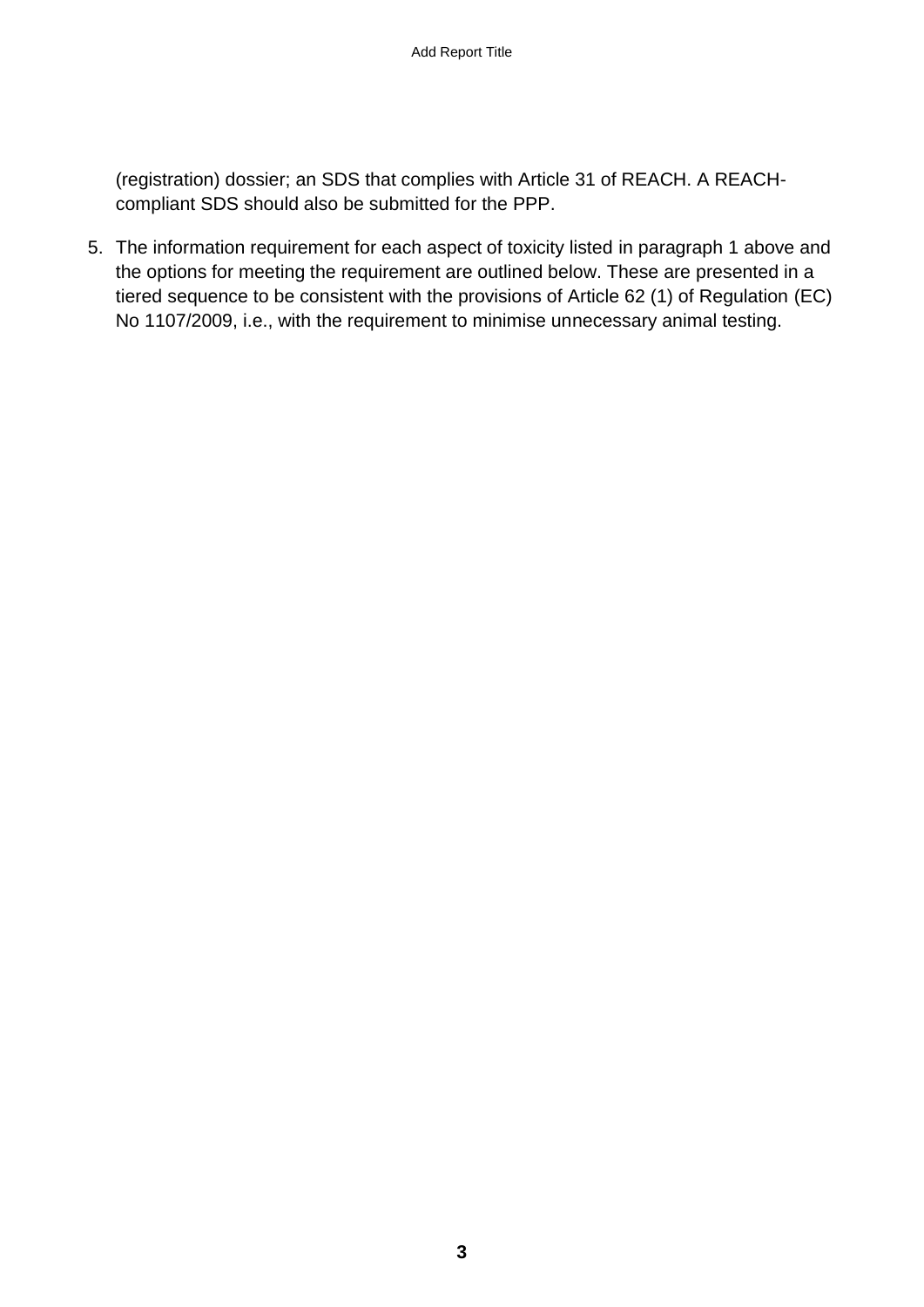## <span id="page-5-0"></span>**Acute oral toxicity**

- 6. Sufficiently reliable information to establish the acute oral toxicity of the PPP and enable the applicant to propose a classification, if appropriate, is required. There are three ways in which this requirement might be satisfied, with important conditions applying to each approach:
	- a. by "bridging" prediction of the acute oral toxicity of the PPP by reading across from such data available on another product of similar composition;
	- b. by the "calculation method" prediction of the acute oral toxicity of the PPP from the acute oral toxicity data of its individual components;
	- c. via the results of an acute oral toxicity study on the PPP in experimental animals. The study might be a pre-existing one (perhaps originally conducted for a different purpose), or one undertaken specifically for the PPP authorisation application.
- 7. Further details on the appropriate conditions for each approach are given below. [Note that at present there are no internationally-recognised *in vitro* tests for assessing acute oral toxicity.]
- 8. In relation to the requirement for information on acute oral toxicity, there are options for the applicant to use an alternative approach to acute oral toxicity assessment that is recognised under the CLP Regulation (1272/2008); i.e., without undertaking an acute oral toxicity test on the PPP for which authorisation is being sought. Applicants should first consider if one of these alternative approaches is appropriate.
- 9. An alternative approach under Annex 1 to the CLP Regulation is bridging, in which an applicant will rely upon acute oral toxicity data generated in an existing study on vertebrate animals conducted with another closely-related formulation.
- 10.As outlined below (paragraphs 13 to 15) for an acute oral toxicity study on the specific PPP for which authorisation is sought, the same principle applies to using "bridging" data from a test on a different substance – if the test that generated the data to be used for bridging was commissioned after 14 June 2011, and not previously evaluated under Regulation (EC) No 1107/2009, the applicant would be required to explain why it was necessary to rely on the results of an *in vivo* test for the purposes of an authorisation application. On receipt of an application in which the bridging approach is used, HSE will give consideration to the legitimacy of the bridging argument, based on the chemical composition of the PPP for which authorisation is sought and the material on which acute toxicity data has been generated. Where the test that generated the data to be used for bridging has previously been evaluated under Regulation (EC) No 1107/2009, no such justification is required to re-use the test data.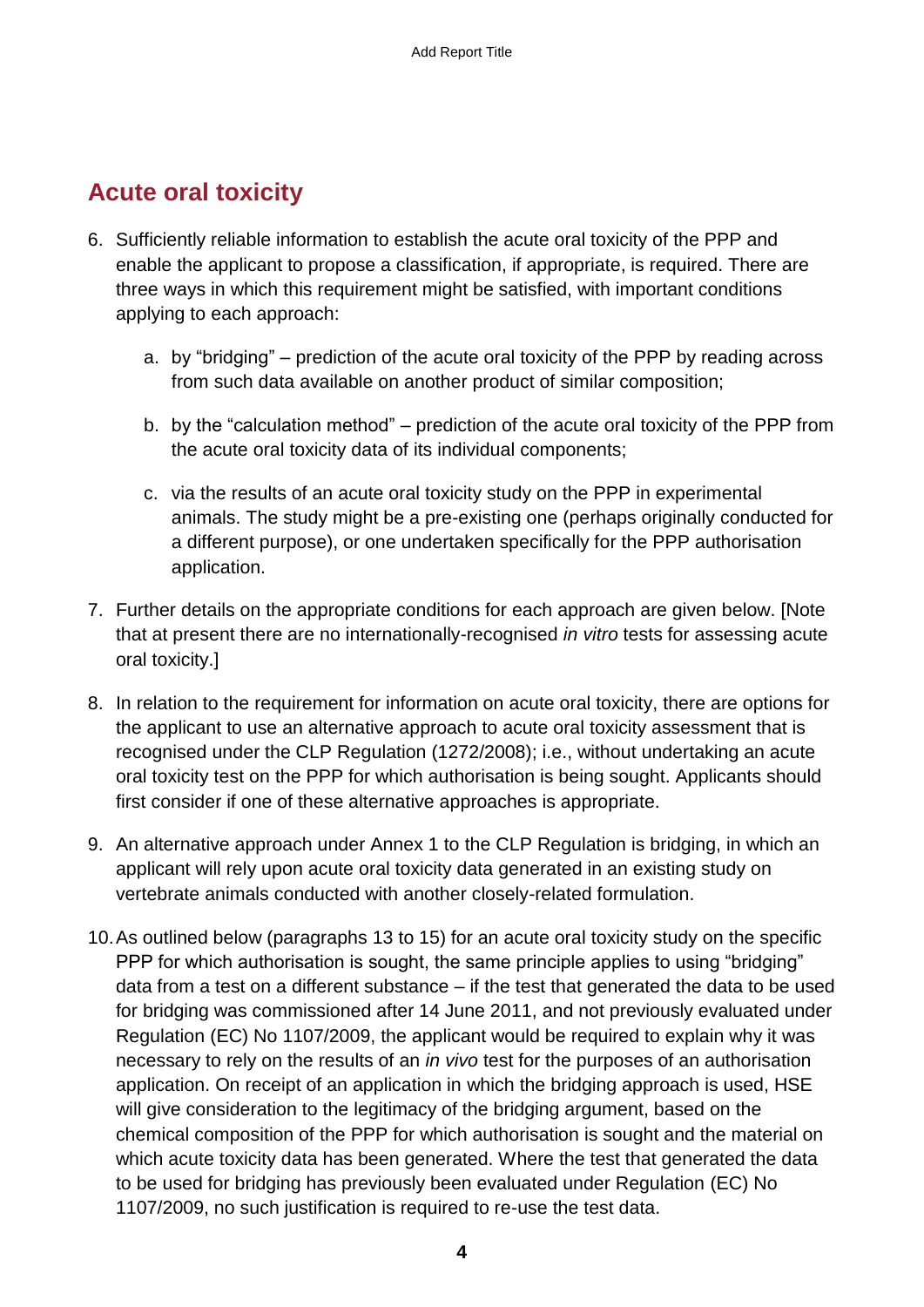- 11.Another alternative approach is the calculation method (additivity). The calculation method involves a prediction of the toxicity of a whole mixture from a consideration of the toxicity of its individual components. If this approach is used, under paragraph 7.1.1 of the Annex to Regulation (EC) No 284/2013, the applicant must provide the calculations. Given the duty under section 62 of Regulation (EC) No 1107/2009 to test on animals only where no other methods are available, the use of an alternative approach is encouraged by HSE. Acute oral toxicity of all components of the PPP must be provided or reliably predicted. Under Annex 1 to Regulation (EC) No 1272/2008 "all components" means the relevant ingredients of a mixture, i.e. those that are present in concentrations of 1% or greater, unless there is a reason to suspect that an ingredient present at a concentration of less than 1% is still relevant for classifying the mixture for acute toxicity. Ingredients that are presumed not to be acutely toxic (for example, water, sugar or common food ingredients, such as xanthan gum) would not be considered relevant for classifying the mixture for acute toxicity<sup>1</sup>. Information on the acute oral toxicity of a component should be obtained from its safety data sheet (SDS). Its harmonised classification should also be checked, as, if available and if more severe, it has precedence over the SDS self-classification. The most recent version of the SDS should be used, which should be compliant with the SDS stipulations of REACH; Article 31 (9) of REACH specifies under what circumstances suppliers must update their SDS. HSE interpret the lack of acute oral toxicity classification (in section 2 of the SDS or in the harmonised entry) as lack of hazard and not as an unknown (data gap). With classification information (or lack thereof) of all relevant components, a calculation of the predicted acute oral toxicity can be made. As lack of classification is interpreted as lack of hazard, the additivity formula with no unknowns described in paragraph 3.1.3.6.1 of Annex I of the CLP Regulation should be used. Note that if all components have an LD50 > 2000 mg/kg bw or are not classified, the calculation method will not apply, but it can be presumed that the PPP will also have an LD50 > 2000 mg/kg bw.
- 12.If neither of the above approaches is feasible for the PPP concerned (e.g. no suitable bridging or no SDSs provided for some co-formulants), another approach is to use the results of an acute oral toxicity study on the PPP in experimental animals. However, if such an approach is considered, it is crucial to keep in mind the stipulations of Articles 33 and 62 of Regulation (EC) No 1107/2009. The use of this approach should be only in situations where it is judged that no other methods are available by which to adequately assess the acute oral toxicity of the PPP; and an explanation of why it was not possible to avoid animal testing should be provided.

<sup>1</sup> 1 Please refer to section 3 of Annex I to the CLP Regulation (1272/2008) and the associated *Guidance on the Application of the CLP Criteria* for information on the levels of components that should be taken into account in the consideration of mixture toxicity; i.e., generic concentration limits, specific concentration limits, cut-off levels for inclusion of a component in calculations.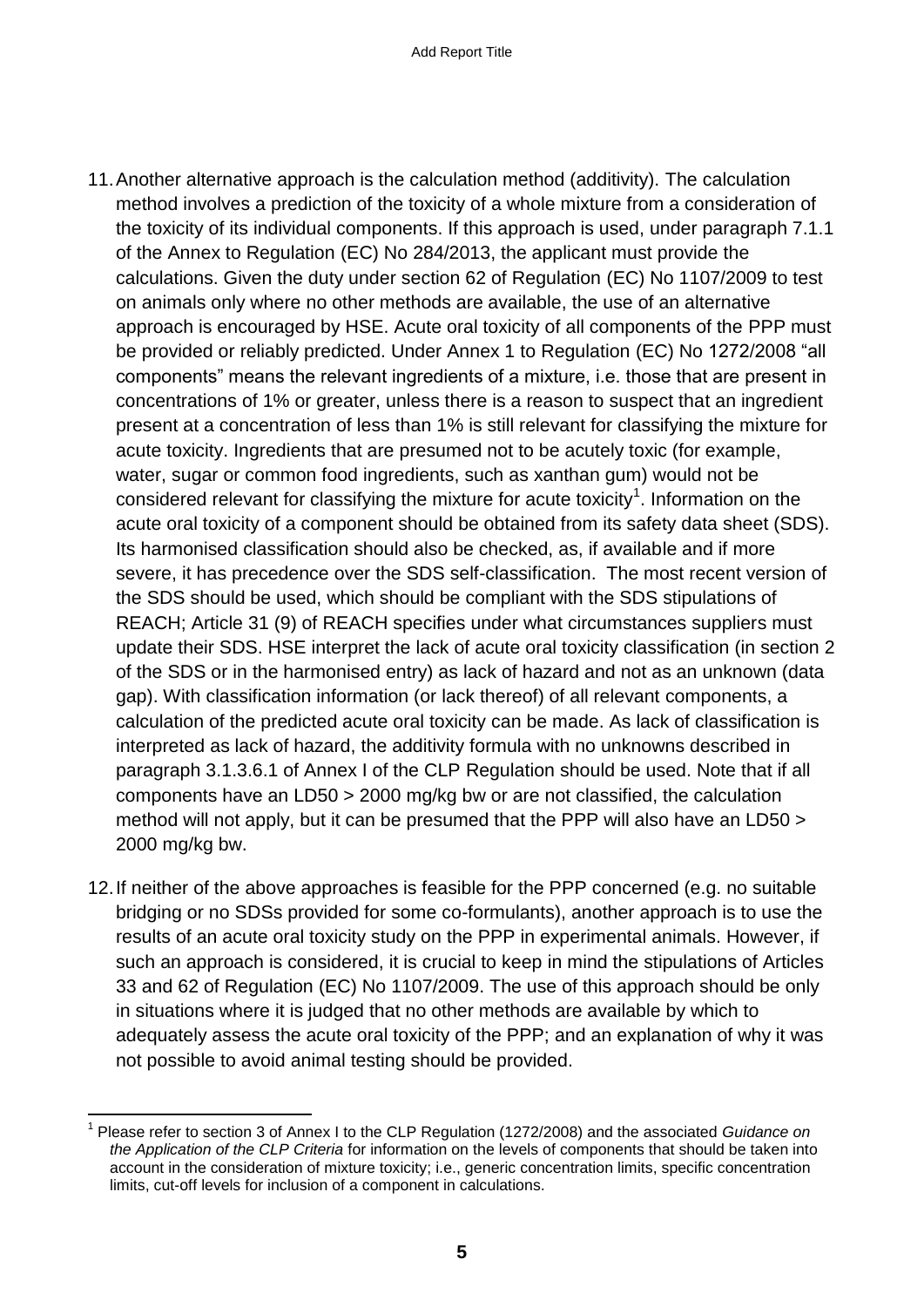- 13.As the implementation date for Regulation (EC) No 1107/2009 was 14 June 2011, these provisions apply to the use of data from a test on vertebrate animals that were commissioned after that date – regardless of the purpose for which the study was originally undertaken.
- 14.If the approach taken is to use the results of an acute oral toxicity study on the PPP in experimental animals and a justification for this approach has not been provided, or is considered by HSE to be insufficient, the application will be rejected at the sift stage. HSE will also consider investigating whether there has been a contravention of Article 62(1) of Regulation (EC) No 1107/2009 and therefore whether an offence has been committed under regulation 23 of the Plant Protection Products Regulations 2011.
- 15.So, although acute oral toxicity information is required relating to a PPP for which authorisation is sought, this should not be generated by experimental animal testing where an alternative approach can be justified. There are criteria to be satisfied for each of the possible approaches. A particular issue is the desirability of minimising the use of experimental animals in satisfying this information requirement and the need to justify its use.
- 16.Note that if an experimental animal study has already been done and the result indicates a degree of toxicity (acute oral in this case) substantially greater than anticipated, then such data (meeting the definition of "adverse data" under Article 56 of Regulation (EC) No 1107/2009) will be used in HSE's evaluation.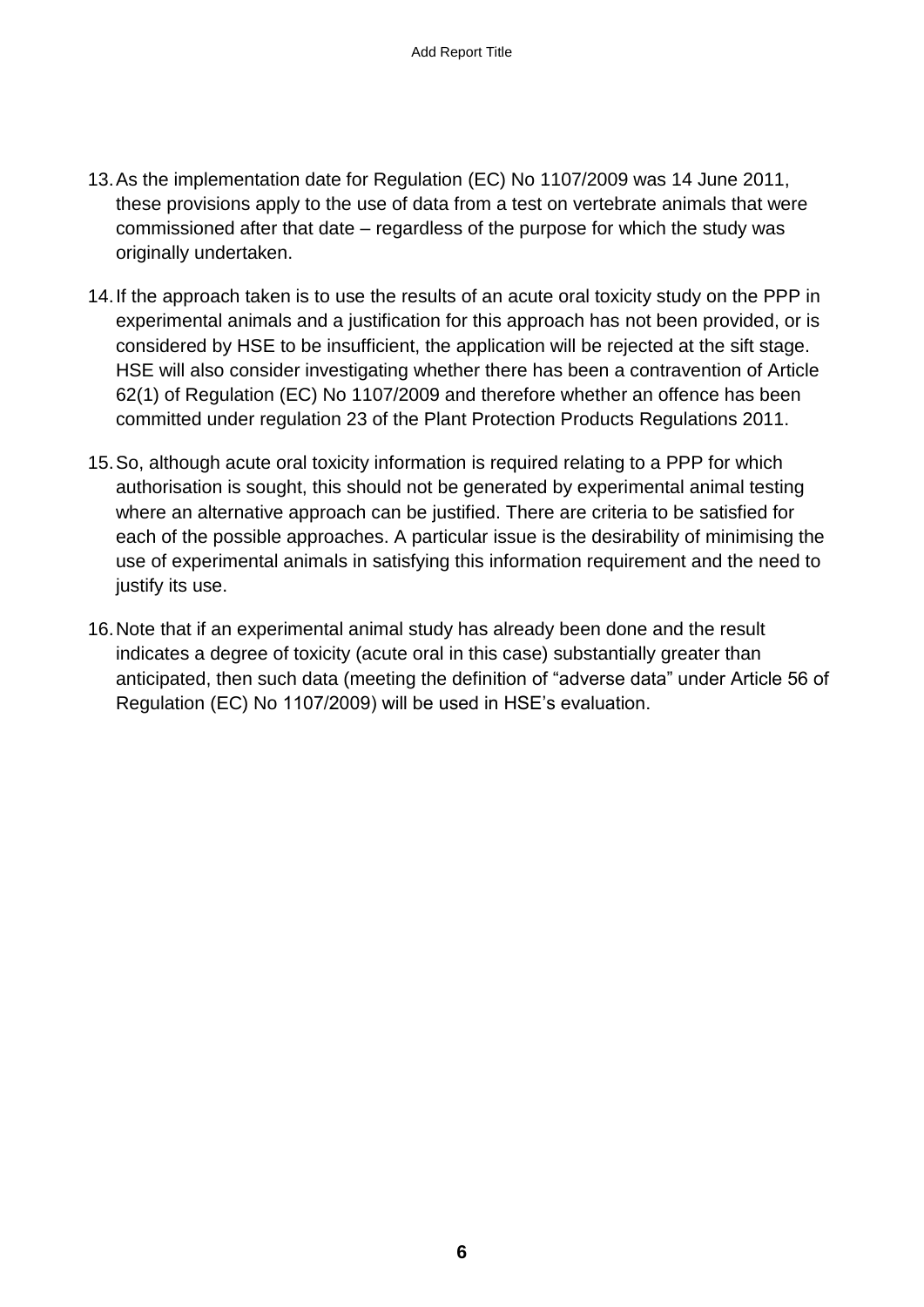### <span id="page-8-0"></span>**Acute dermal toxicity**

- 17.Sufficiently reliable information to establish the acute dermal toxicity of the PPP and enable the applicant to propose a classification, if appropriate, is required on a caseby-case basis (for example, it might be possible to justify non-submission of information if there is evidence that none of the components of the PPP is likely to be absorbed through the skin to any significant extent). One consideration in deciding how to meet this information requirement is that, in general, the acute dermal toxicity of an individual chemical or a product is unlikely to be higher than its acute oral toxicity, because the speed and extent of absorption into the systemic circulation is usually greater in the latter case.
- 18.Therefore, there are several ways in which this requirement might be satisfied, with important conditions applying to each approach:
	- a. by "bridging" prediction of the acute dermal toxicity of the PPP by reading across from such data (dermal or oral) available on another product of similar composition;
	- b. by the "calculation method" prediction of the acute dermal toxicity of the PPP from the acute dermal toxicity data of its individual components;
	- c. by extrapolation from the results of an acute *oral* toxicity study on the PPP in experimental animals. The study might be a pre-existing one, or one undertaken specifically for the PPP authorisation application;
	- d. via the results of an acute dermal toxicity study on the PPP in experimental animals. The study might be a pre-existing one, or one undertaken specifically for the PPP authorisation application.
- 19.Further details on the appropriate conditions for each approach are given below. [Note that at present there are no internationally-recognised *in vitro* tests for assessing acute dermal toxicity.]
- 20.In relation to the requirement for information on acute dermal toxicity, there are options for the applicant to use an alternative approach to acute dermal toxicity assessment that is recognised under the CLP Regulation (1272/2008); i.e., without undertaking an acute dermal toxicity test on the PPP for which authorisation is being sought. Applicants should first consider if one of these alternative approaches is appropriate.
- 21.One such alternative is the bridging approach, in which an applicant will rely upon acute dermal (or oral) toxicity data generated in an existing study on vertebrate animals conducted with another closely-related formulation. The conditions for the use of this approach are outlined in paragraph 10.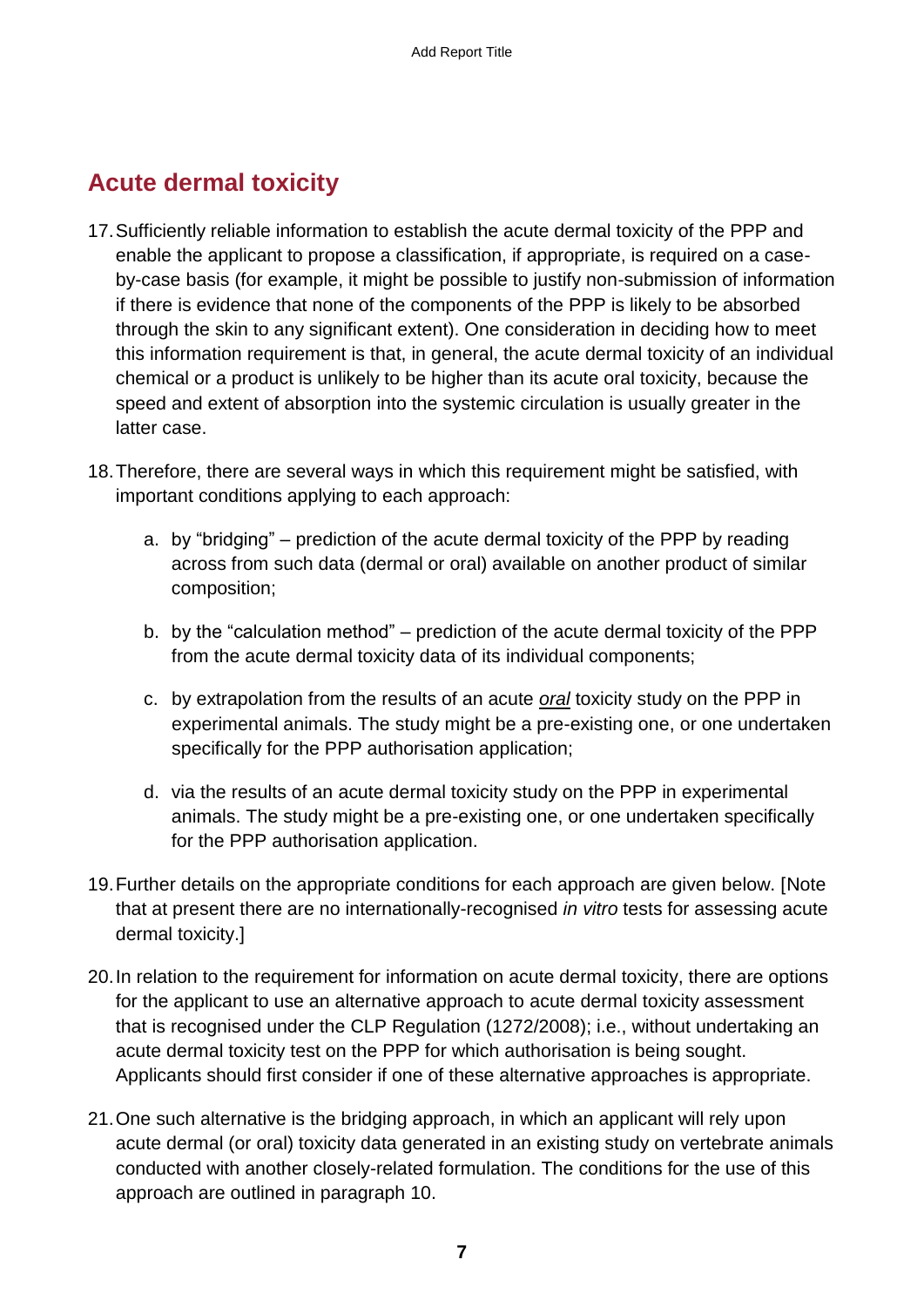- 22.Another such approach is the calculation method (additivity). If this approach is used, section 7.1 of Regulation (EC) No 284/2013 states that the applicant shall justify that it is appropriate and shall provide information on the acute dermal (or oral) toxicity of **all relevant** components of the PPP. See paragraph 11 for other conditions that apply to the use of this approach.
- 23.Another approach is to use the results of an acute *oral* toxicity study on the PPP to predict its dermal toxicity (route-to-route extrapolation). The conditions outlined in paragraphs 13 – 15 would also apply to the use of the results from an acute oral toxicity study on experimental animals in this scenario.
- 24.Only if none of the above approaches can be used and it has been determined that information is needed, the final approach is to use the results of an acute dermal toxicity study on the PPP in experimental animals. See paragraphs 13 – 15 for the conditions that apply to the use of results from tests on experimental animals.
- 25.So, although acute dermal toxicity information might be required relating to a PPP for which authorisation is sought, this need not be generated by experimental animal testing. There are criteria to be satisfied for each of the possible approaches. A particular issue is the desirability of minimising the use of experimental animals in satisfying this information requirement and the need to justify its use.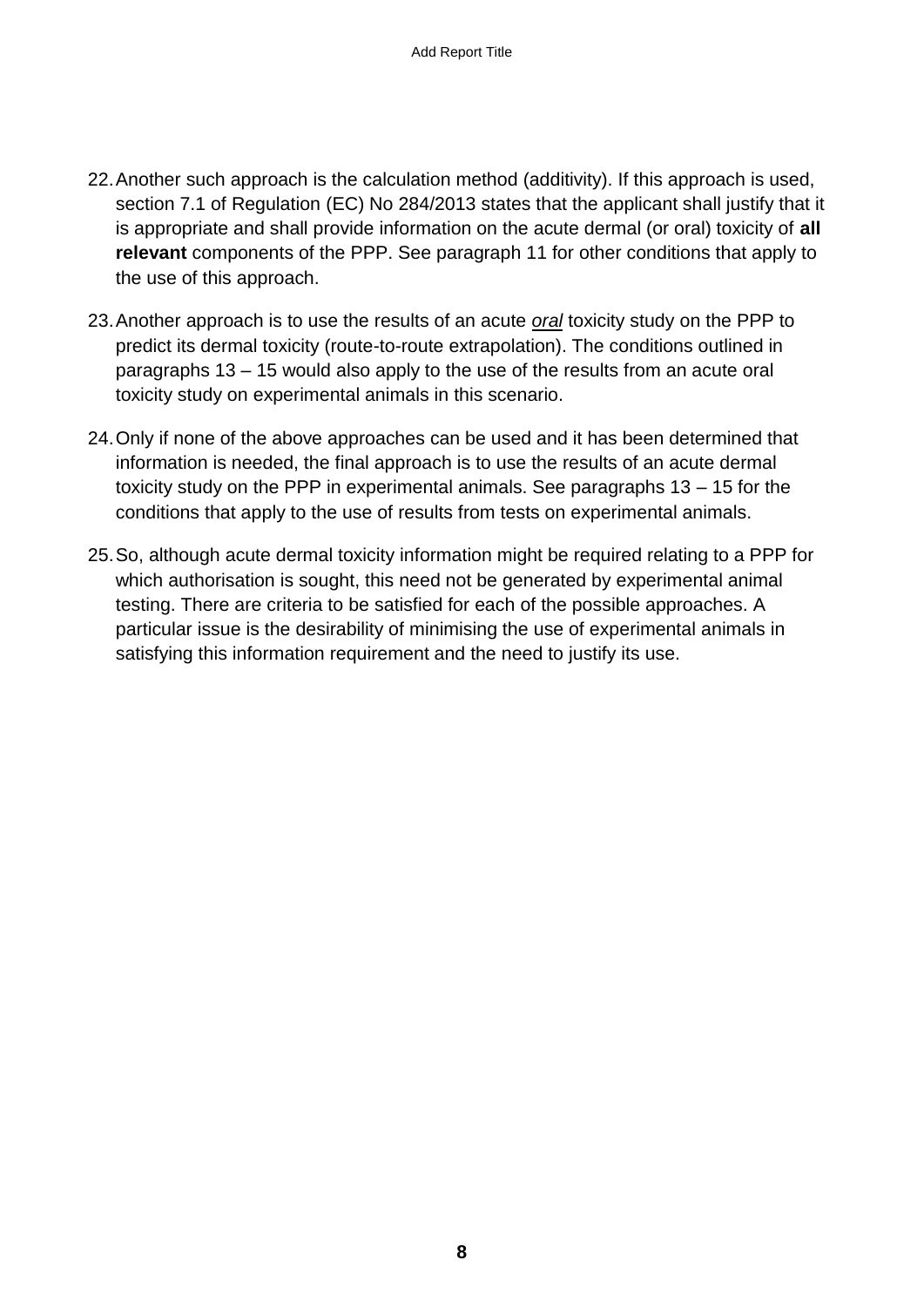## <span id="page-10-0"></span>**Acute inhalation toxicity**

- 26.Sufficiently reliable information to establish the acute inhalation toxicity of the PPP and enable the applicant to propose a classification, if appropriate, is required. Section 7.1.3. of Regulation (EC) No 284/2013 lists the criteria that determine if an acute inhalation toxicity test on the formulation should be provided – a test is **only** required if the PPP meets one of these exposure-based criteria:
	- a. it's a gas or liquefied gas;
	- b. it's a smoke-generating PPP or fumigant;
	- c. it's used with fogging/misting equipment;
	- d. it's a vapour-releasing PPP;
	- e. it's supplied in an aerosol dispenser;
	- f. it's in the form of a powder or granules containing a significant proportion of particles of diameter  $< 50 \mu m$  ( $> 1\%$  on a weight basis);
	- g. it's to be applied from aircraft in cases where inhalation exposure is relevant;
	- h. it contains an active substance with a vapour pressure  $> 1 \times 10^{-2}$  Pa and is to be used in enclosed spaces;
	- i. it's to be applied by spraying.
- 27.An applicant could therefore present a waiver for the test. If the test can be waived, hazard classification for this endpoint should still be addressed by applying the calculation method of the CLP Regulation (see paragraph 35 below). It is noted that where the calculations lead to classification of the product despite minimal/negligible inhalation exposure, the applicant should consider whether it is appropriate to apply the predicted classification in line with the provisions of Art 9(5) of the CLP Regulation (i.e. the form or physical state in which the product is placed on the market and can be reasonably expected to be used may be irrelevant to the acute inhalation toxicity hazard).
- 28.If the test cannot be waived, then there are three ways in which the information requirements might be satisfied, with important conditions applying to each approach:
	- a. by "bridging" prediction of the acute inhalation toxicity of the PPP by reading across from such data available on another product of similar composition;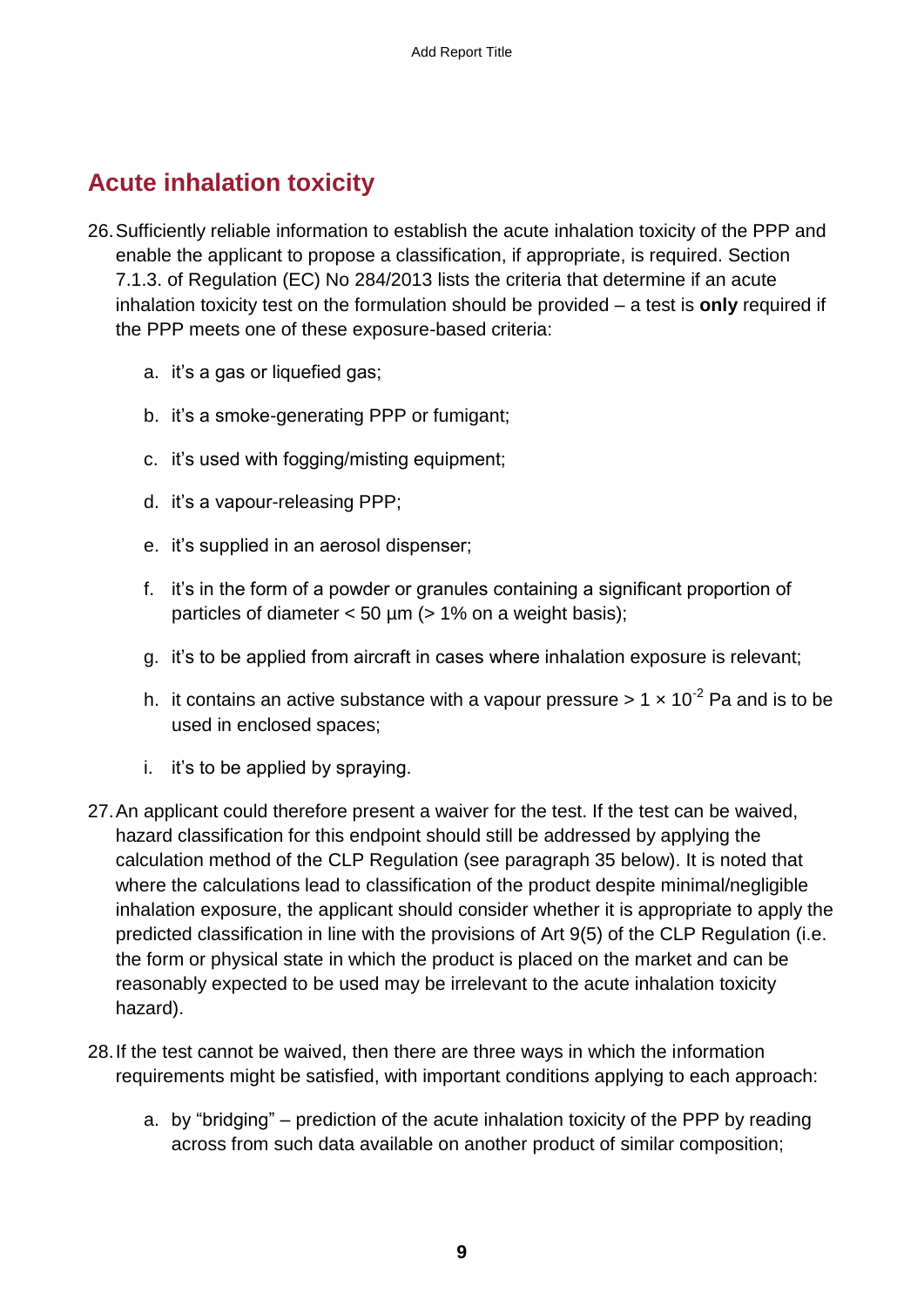- b. by the "calculation method" prediction of the acute inhalation toxicity of the PPP from the acute inhalation toxicity data of its individual components;
- c. via the results of an acute inhalation toxicity study on the PPP in experimental animals. The study might be a pre-existing one, or one undertaken specifically for the PPP authorisation application.
- 29.Further details on the appropriate conditions for each approach are given below. [Note that at present there are no internationally-recognised *in vitro* tests for assessing acute inhalation toxicity.]
- 30.As noted above, applicants should first decide if information on acute inhalation toxicity is needed for the PPP to be considered for authorisation. One of the criteria that require such information to be provided is that the PPP *is to be applied by spraying*. This would seem to encompass most PPPs. However, in deciding if this criterion applies, applicants could consider the following questions:
	- a. will the supplied product (for which authorisation is sought) be sprayed, or will it be diluted before spraying? If the latter, then it is not the PPP (for which authorisation is sought) that "is to be applied by spraying" and therefore the criterion is not met;
	- b. as a particular case of (a), is the product extensively diluted ( $\geq 1$  in 100) with water before spraying? Such dilutions, where water forms by far the major component, are likely to have very low acute inhalation toxicity;
	- c. if it is the PPP that is to be applied by spraying, then what droplet size is produced by the sprayer and how does this relate to the size of particles that are respirable (can reach the deep lung)? The droplet size specified in OECD test guidelines 403 and 436 for acute inhalation toxicity is approximately 3 µm; it is possible that in spray application the droplet size might be appreciably greater – and therefore an experimental test result would be misleading.
- 31.The OECD has published a document that explains some of the considerations to be taken into account in deciding upon the usefulness of an acute inhalation toxicity test<sup>2</sup>.
- 32.Taking into account considerations such as those above and in the OECD publication, HSE anticipates that, in many cases, applicants will be able to provide a justification for not submitting a study on acute inhalation toxicity.

<sup>1</sup>  $2$  OECD (2016). Guidance document on considerations for waiving or bridging of mammalian acute toxicity tests. Series on Testing and Assessment No. 237, ENV/JM/MONO(2016)32.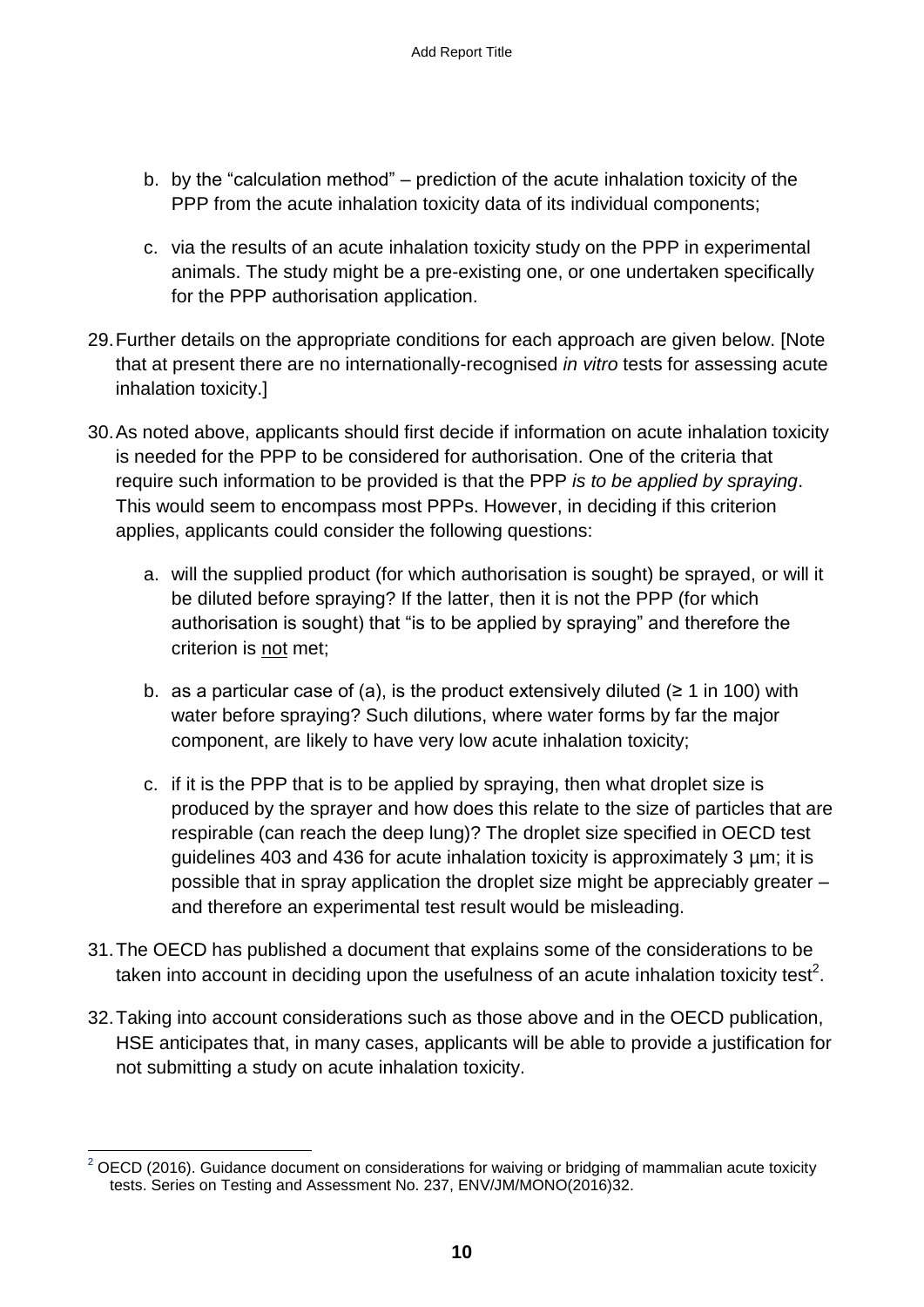- 33.If applicants determine that the test cannot be waived, there are options for the applicant to take, using an alternative approach to acute inhalation toxicity assessment that is recognised under the CLP Regulation (1272/2008); i.e., without undertaking an acute inhalation test on the PPP for which authorisation is being sought. Applicants should first consider if one of these alternative approaches is appropriate.
- 34.One such approach is the bridging approach, in which an applicant will rely upon acute inhalation toxicity data generated in an existing study on vertebrate animals conducted with another closely-related formulation. The conditions for the use of this approach are outlined in paragraph 10.
- 35.Another alternative approach is the calculation method (additivity). If this approach is used, section 7.1 of Regulation (EC) No 284/2013 states that the applicant shall justify that it is appropriate and shall provide information on the acute inhalation toxicity of **all relevant** components of the PPP. See paragraph 11 for other conditions that apply to the use of this approach.
- 36.If neither of the above approaches is feasible for the PPP to be authorised, another approach is to use the results of an acute inhalation toxicity study on the PPP in experimental animals (normally by head/nose-only exposure). See paragraphs 13 – 15 for the conditions that apply to the use of results from tests on experimental animals.
- 37.So, although acute inhalation toxicity information might be required relating to a PPP for which authorisation is sought, this need not be generated by experimental animal testing. There are criteria to be satisfied for each of the possible approaches. A particular issue is the desirability of minimising the use of experimental animals in satisfying this information requirement and the need to justify its use.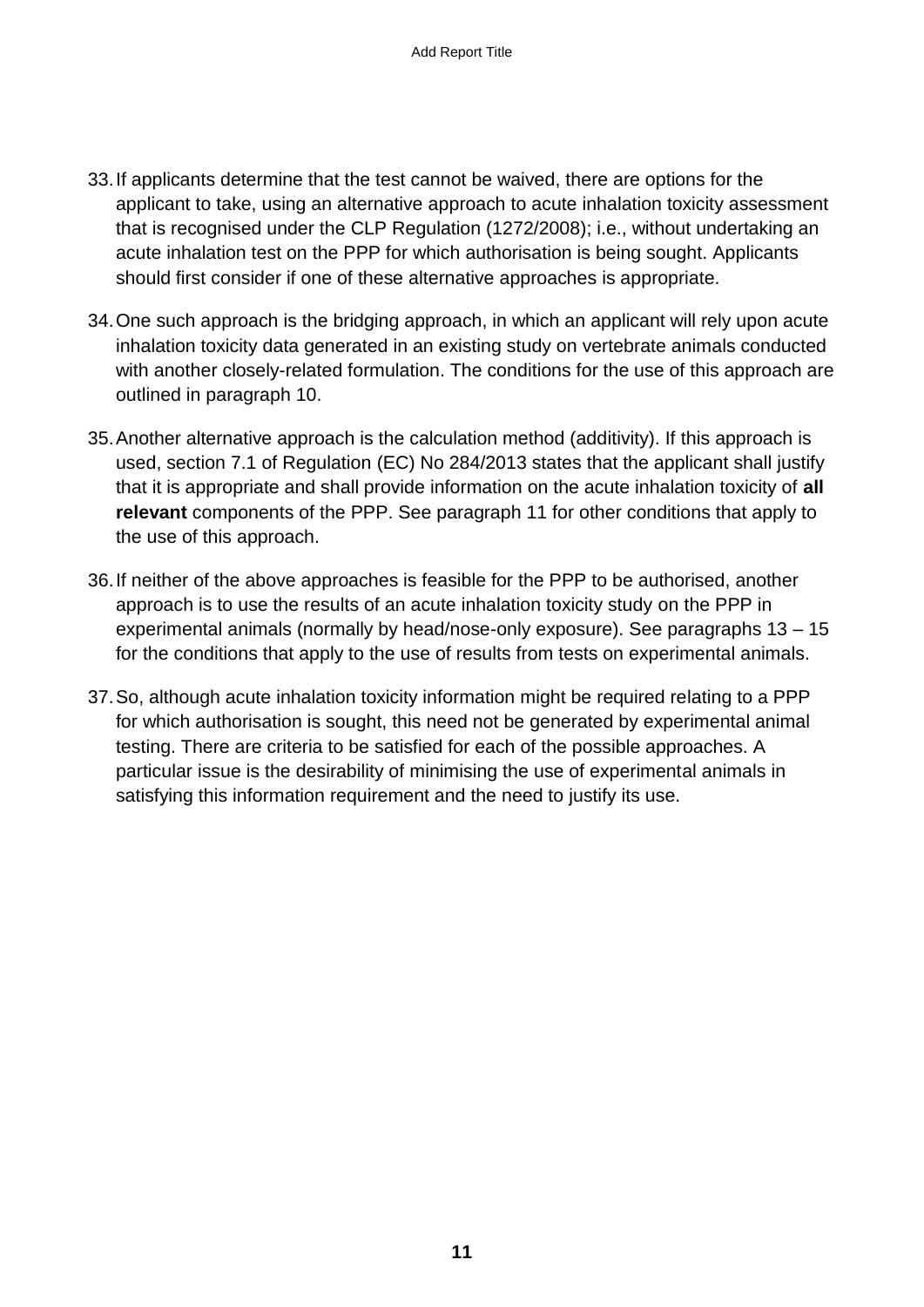#### <span id="page-13-0"></span>**Skin irritation**

- 38.Sufficiently reliable information is required to establish the skin irritation potential (including reversibility) of the PPP and enable the applicant to propose a classification, if appropriate.
- 39.The OECD has published an 'IATA' (integrated approach to testing and assessment) for skin corrosion and irritation<sup>3</sup>. This describes the use of existing test data, physicochemical properties and non-test methods (such as bridging and additivity) in a weightof-evidence approach to decide upon the predicted effects on human skin and the need for new tests.
- 40.The EU pesticides regulatory regime recognises this OECD IATA and, therefore, there are multiple ways in which this requirement for information on skin irritation potential might be satisfied:
	- a. by a consideration of the pH of the PPP;
	- b. via findings of severe skin irritation or corrosion in an acute dermal study on the PPP, if this study has been done and its conduct was justified;
	- c. by "bridging" prediction of the skin irritation potential of the PPP by reading across from such data available on another product of similar composition;
	- d. by the "calculation method" prediction of the skin irritation potential of the PPP from the skin irritation data of its individual components;
	- e. via the results of validated *in vitro* skin irritation / corrosion tests with the PPP;
	- f. via the results of an existing skin irritation study on the PPP that uses experimental animals.
- 41. Further details on the appropriate conditions for each approach  $(a f)$  are given below. [Note that there are now internationally-recognised *in vitro* test methods for assessing skin irritation that can provide a full replacement for *in vivo* tests.]
- 42. If the pH of the PPP to be authorised is  $\leq 2$  or  $\geq 11.5$ , it can be presumed that it will be corrosive to skin – (a). No further tests are needed and the appropriate classification should be applied. In some cases, if it can be shown that the acid/alkaline reserve in combination with other sources of information (e.g. in vitro tests) justifies a lower

<sup>1</sup>  $3$  OECD (2014). New guidance document on an integrated approach on testing and assessment (IATA) for skin corrosion and irritation. Series on testing and assessment No. 2003, ENV/JM/MONO(2014)19.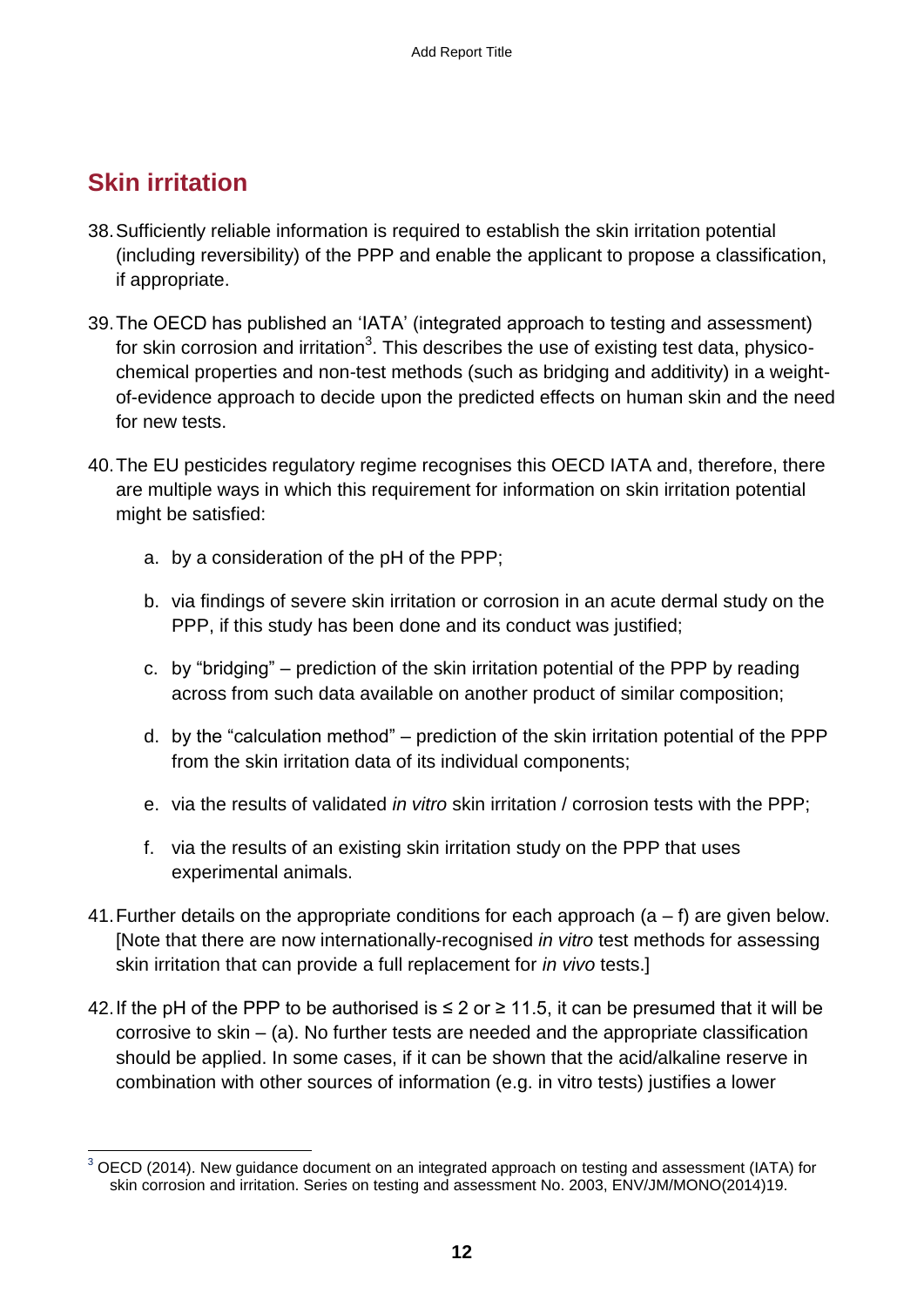classification (even where the formulation has a pH in the extreme ranges described above), this will be taken into account.

- 43.If an acute dermal toxicity study on the PPP resulted in severe skin irritation or corrosion, further information to assess skin irritation potential is not needed – (b). See paragraphs 13 – 15 for the conditions that apply to the use of results from tests on experimental animals. [Note that this could apply also in bridging from local skin effects seen in an acute dermal study on a similar entity.]
- 44.Beyond (a) and (b), there are options for the applicant to use an alternative approach to skin irritation assessment that is recognised under the CLP Regulation (1272/2008); i.e., without undertaking an *in vivo* skin irritation test on the PPP for which authorisation is being sought.
- 45.One such alternative is the bridging approach, in which an applicant will rely upon skin irritation data generated in an existing study on vertebrate animals or with *in vitro* test systems conducted with another closely-related formulation – (c). The conditions for the use of this approach are outlined in paragraph 10.
- 46.Another such approach is the calculation method (d). If this approach is used, section 7.1 of Regulation (EC) No 284/2013 states that the applicant shall justify that it is appropriate and shall provide information on the skin irritation potential of **all relevant** components of the PPP. See paragraph 11 for other conditions that apply to the use of this approach.
- 47.Another approach is to undertake new tests on the PPP concerned. At the time Regulation (EC) No 284/2013 was written, outlining the data requirements, the EU Test Method Regulation (EC No 440/2008) described a sequential test strategy for the assessment of acute dermal irritation and corrosion; this strategy recommended that *in vitro* tests be conducted before any tests were undertaken on live animals but did not recognise negative results from the non-animal tests as being conclusive – in other words, tests in animals were required to confirm a negative result. The same strategy was adopted in the data requirements for PPP (Regulation (EC) No 284/2013).
- 48.In 2014, the OECD published an IATA for skin corrosion and irritation (guidance document 203). The IATA can be applied to both individual substances and mixtures. If a weight-of-evidence analysis of existing test data, physico-chemical properties and non-test methods (such as bridging and additivity) is inconclusive with regards to skin irritation potential, the IATA describes the test methods that can be used to generate more data.
- 49.The recommended test method(s) to generate more data depend in part upon the skin irritation classification categories and sub-categories of the United Nations Globally Harmonised System (GHS) that have been adopted into regional implementing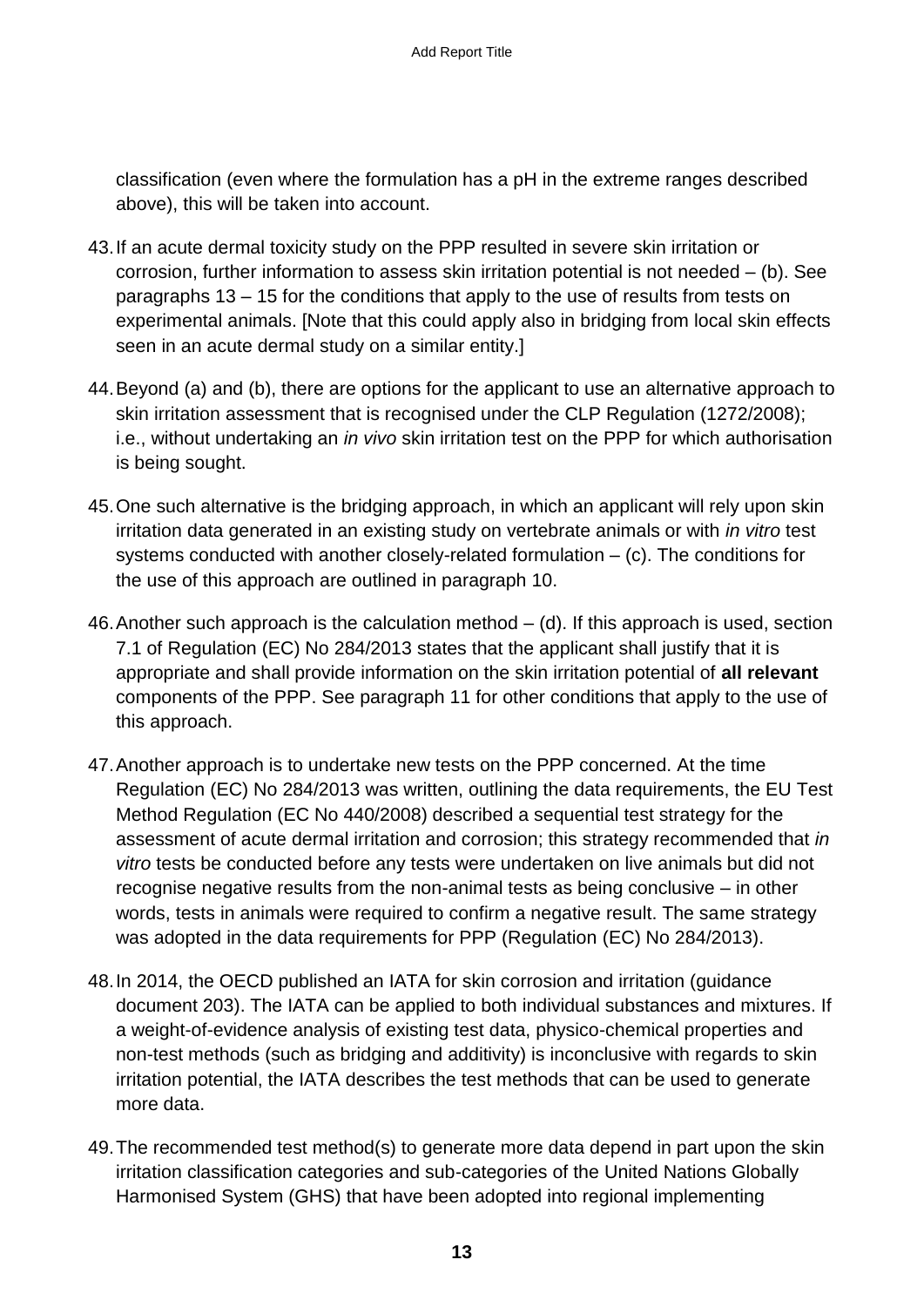legislation. In the EU's implementing legislation, the CLP Regulation (1272/2008), the categories used for skin corrosion are category 1 (sub-categories 1A, 1B, 1C) or noncorrosive; and for skin irritation, category 2 or not classified. By following the tiered strategy in the IATA, *in vitro* test methods, either singly or in combination, can be used to predict the skin irritation potential of substances and mixtures and determine an appropriate classification under CLP. All these methods have OECD test guidelines and regulatory acceptance.

- 50.Therefore, in the EU these *in vitro* tests can now be used to fully replace tests on experimental animals, provided the test material is within the scope and applicability domain of the tests used and there are no chemical-specific limitations to those tests (for example, the tests do not allow the testing of gases and aerosols)  $-$  (e).
- 51.Another approach to meeting the information requirement is to use the results of an existing skin irritation study on the PPP in experimental animals – (f). See paragraphs 13 – 15 for the conditions that apply to the use of results from tests on experimental animals. Of particular importance in justifying the use of results from a study on animals is the availability of *in vitro* alternatives at the time the test was conducted, and the application of a tiered assessment strategy, taking into account, for example, findings in acute dermal toxicity studies and physico-chemical properties.
- 52.So, although information on skin irritation potential is required relating to the concerned PPP, this should not be generated by experimental animal testing on PPPs for which the available alternatives are appropriate. Whilst the data requirement in Regulation (EU) 284/2013 mentions the use of information from skin irritation studies on experimental animals, the science has progressed and there are now OECD test guidelines for *in vitro* tests that can fully replace *in vivo* tests for regulatory purposes. Therefore, we would now expect there to be few, if any, instances when new *in vivo* skin irritation tests on PPPs are necessary or justifiable.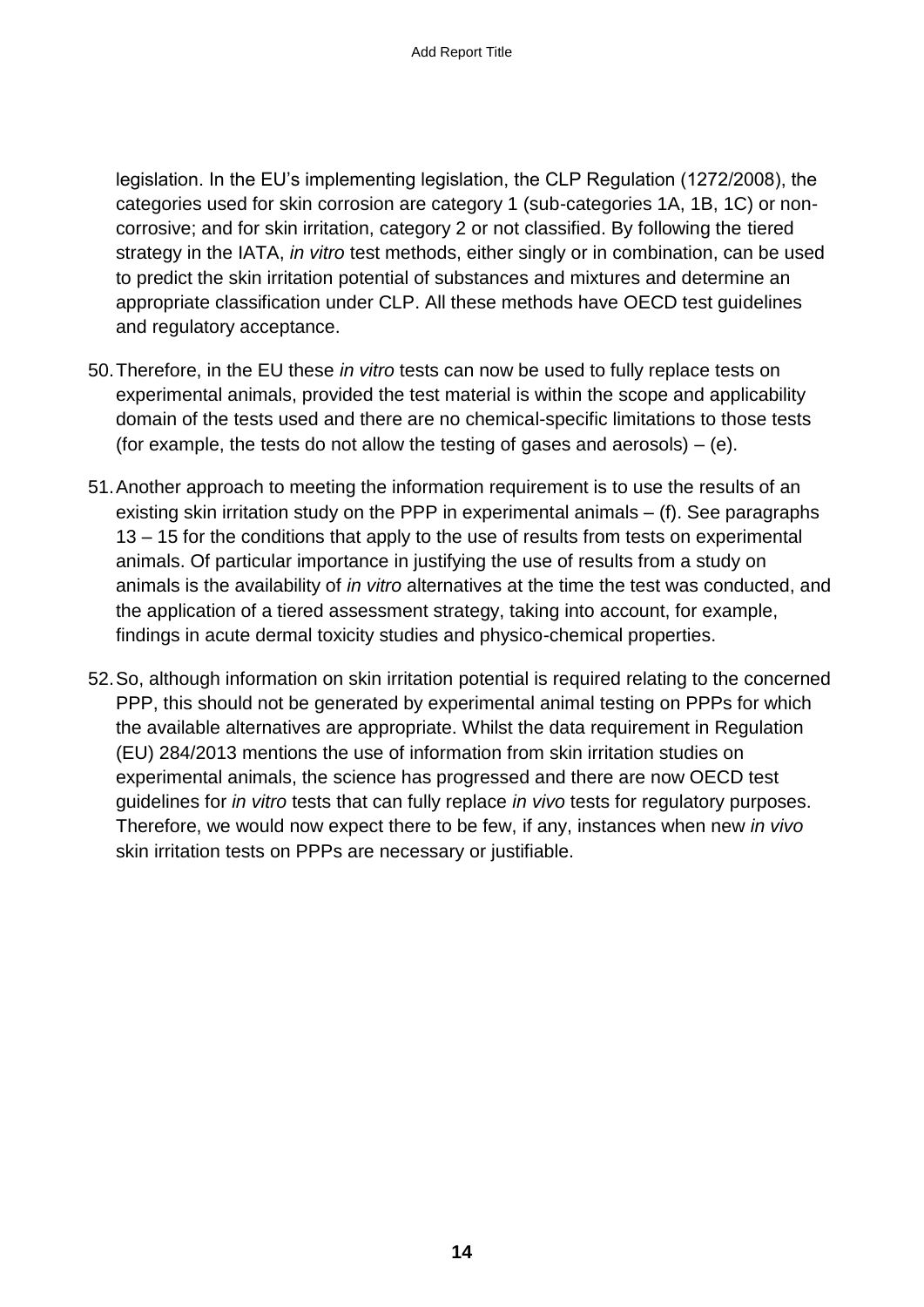## <span id="page-16-0"></span>**Eye irritation**

- 53.Sufficiently reliable information is required to establish the eye irritation potential (including reversibility) of the PPP and enable the applicant to propose a classification, if appropriate.
- 54.Regulation (EC) No 284/2013 requires that a weight-of-evidence approach be applied to assess eye damage potential before tests on animals are undertaken with the PPP to be authorised.
- 55.There are multiple ways in which this requirement for information on the potential of the PPP to be able to produce serious eye damage and irritation might be satisfied:
	- a. by a consideration of the pH of the PPP;
	- b. by a consideration of the skin corrosion potential (predicted or observed) of the PPP;
	- c. by "bridging" prediction of the eye irritation potential of the PPP by reading across from such data available on another product of similar composition;
	- d. by the "calculation method" prediction of the eye irritation potential of the PPP from data on the eye irritation potential of its individual components;
	- e. via the results of validated *in vitro* and *ex vivo* eye irritation / corrosion tests with the PPP, either alone or in combination;
	- f. via the results of an eye irritation study on the PPP that uses experimental animals.
- 56. Further details on the appropriate conditions for each approach are given below  $(a f)$ . [Note that there are now internationally-recognised *in vitro* and *ex vivo* test methods for assessing eye damage that can provide a partial replacement for *in vivo* tests.]
- 57. If the pH of the PPP to be authorised is ≤ 2 or ≥ 11.5, it can be presumed that it will cause serious eye damage. No further tests are needed and the appropriate classification should be applied.
- 58.If the available information indicates that the PPP is corrosive to skin, it can be presumed that the PPP will cause serious eye damage/irritation; further information to assess eye damage/irritation potential is then not needed. See paragraphs 13 – 15 for the conditions that apply to the use of results from tests on experimental animals.
- 59.Beyond (a) and (b), there are options for the applicant to use an alternative approach to eye damage/irritation assessment that is recognised under the CLP Regulation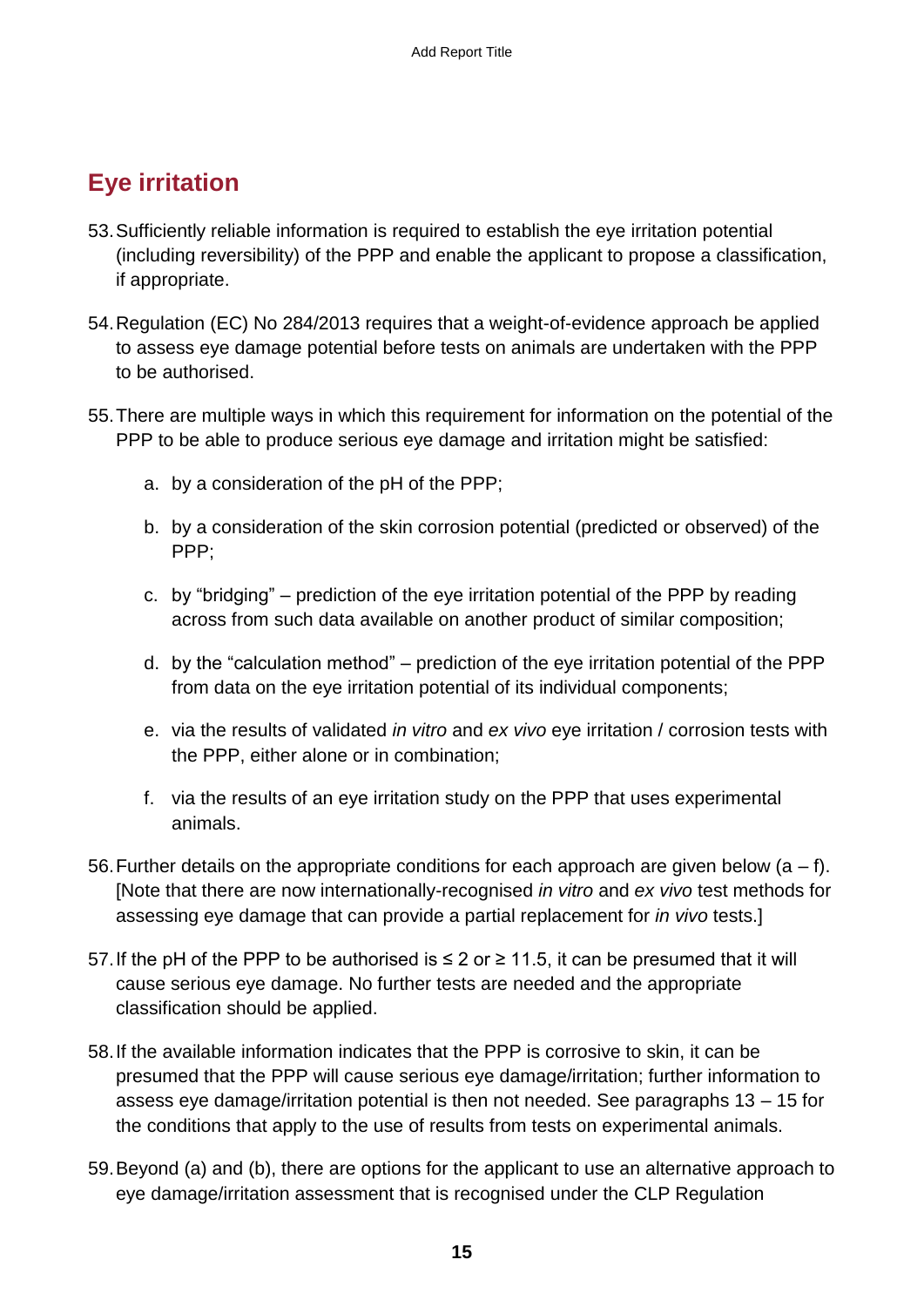(1272/2008); i.e., without undertaking an *in vivo* eye irritation test on the PPP for which authorisation is being sought.

- 60.One such alternative is the bridging approach, in which an applicant will rely upon eye damage/irritation data generated in an existing study on vertebrate animals or with *in vitro* test systems conducted with another closely-related formulation – (c). The conditions for the use of this approach are outlined in paragraph 10.
- 61. Another such approach is the calculation method, as applicable  $-$  (d). If this approach is used, section 7.1 of Regulation (EC) No 284/2013 states that the applicant shall justify that it is appropriate and shall provide information on the eye damage/irritation potential of all components of the PPP. See paragraph 11 for other conditions that apply to the use of this approach.
- 62.Another approach is to undertake new tests on the PPP to be authorised. Regulation (EC) No 284/2013 describes a sequential test strategy for the assessment of eye damage, in which *in vitro* / *ex vivo* tests are conducted before any tests are undertaken on live animals.
- 63. In 2017, the OECD published an 'IATA' for serious eye damage and irritation<sup>4</sup>. The EU (and GB) pesticides regulatory regime recognises this OECD IATA and it can be applied to both individual substances and mixtures. If a weight-of-evidence analysis of existing test data, physico-chemical properties and non-test methods (such as bridging and additivity) is inconclusive with regards to eye damage/irritation potential, the IATA describes the test methods that can be used to generate more data.
- 64.The *in vitro* test method(s) with OECD test guidelines that are included in the IATA to generate more data are able, when used singly or in combination, to differentiate between chemicals that cause serious eye damage (CLP Category 1) and those that do not cause eye irritation (not classified under  $CLP$ ) – (e).
- 65.Therefore, for chemicals that either cause serious eye damage or do not cause eye irritation, these *in vitro* tests can now be used to fully replace tests on experimental animals. The test material should be within the scope and applicability domain of the tests used. *In vitro* / *ex vivo* tests cannot, currently, identify eye irritants that would be classified in CLP category 2.
- 66.Another approach to meeting the information requirement is to use the results of an existing or new eye irritation study on the PPP in experimental animals – (f). New eye irritation studies on animals should be conducted **only as a last resort**, when it is not possible to reach a conclusion on the PPP's eye irritation potential through the use of

<sup>1</sup>  $4$  OECD (2017). Guidance document 263 on an integrated approach on testing and assessment (IATA) for serious eye damage and eye irritation.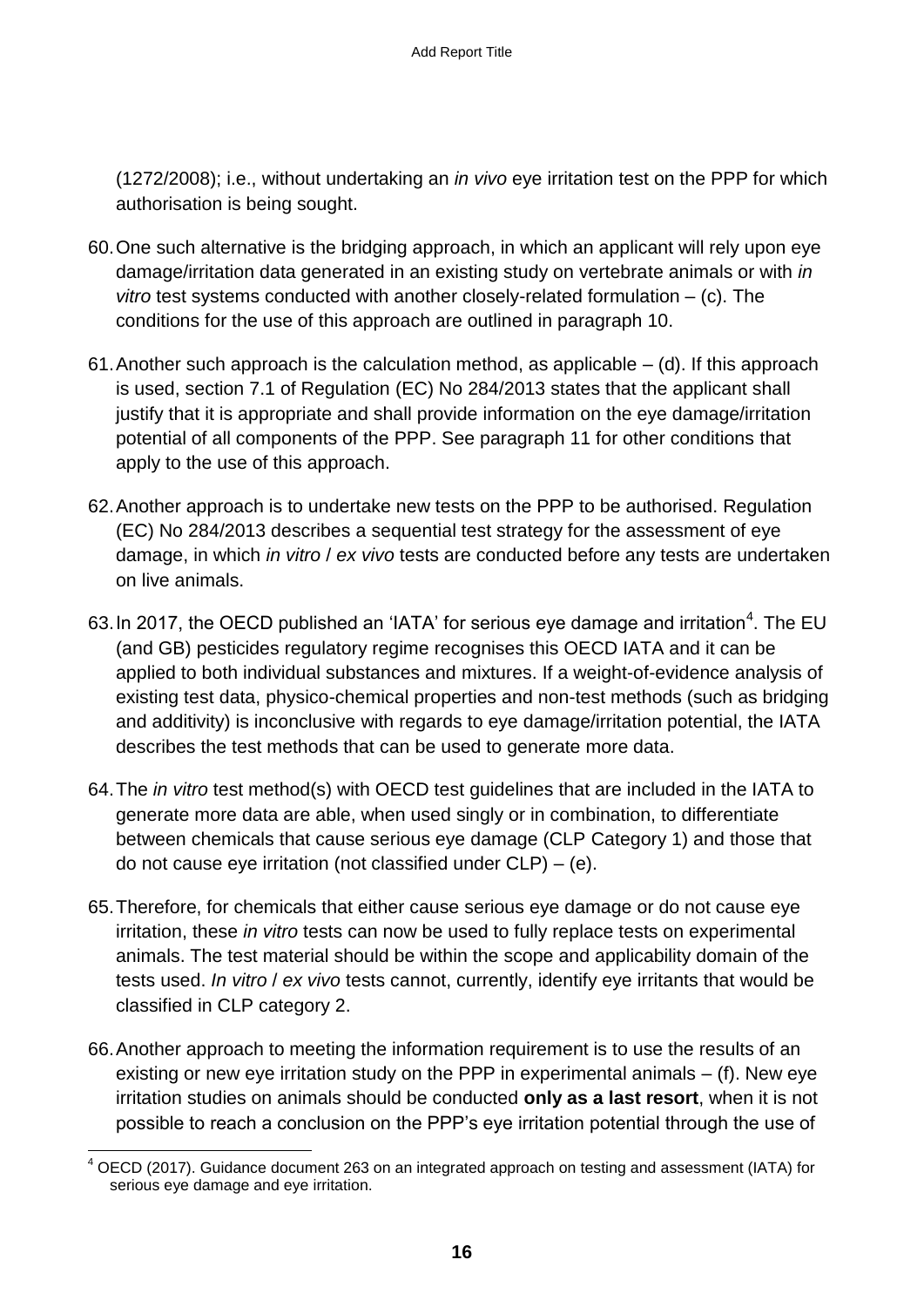existing data and *in vitro* / *ex vivo* tests. See paragraphs 13 – 15 for the conditions that apply to the use of results from tests on experimental animals. Of particular importance in justifying the use of results from a study on animals is the availability of *in vitro* alternatives at the time the test was conducted, and the application of a tiered test strategy. Applicants should **not** proceed directly to a test in animals without having first undertaken a weight-of-evidence assessment and appropriate *in vitro* tests; the results of *in vivo* eye damage tests conducted from 2015 onwards and in isolation, without reference to a tiered, weight-of-evidence approach, will not be considered by HSE as fulfilling the information provision requirement for eye irritation in PPP authorisation.

67.So, although information on eye damage/irritation potential is required relating to a PPP for which authorisation is sought, this should not be generated exclusively by experimental animal testing and frequently it might well be appropriate to not conduct an *in vivo* test. A particular issue is the desirability of minimising the use of experimental animals in satisfying this information requirement and the need to justify its use. In all cases where test data are generated, the test strategy must follow a tiered approach.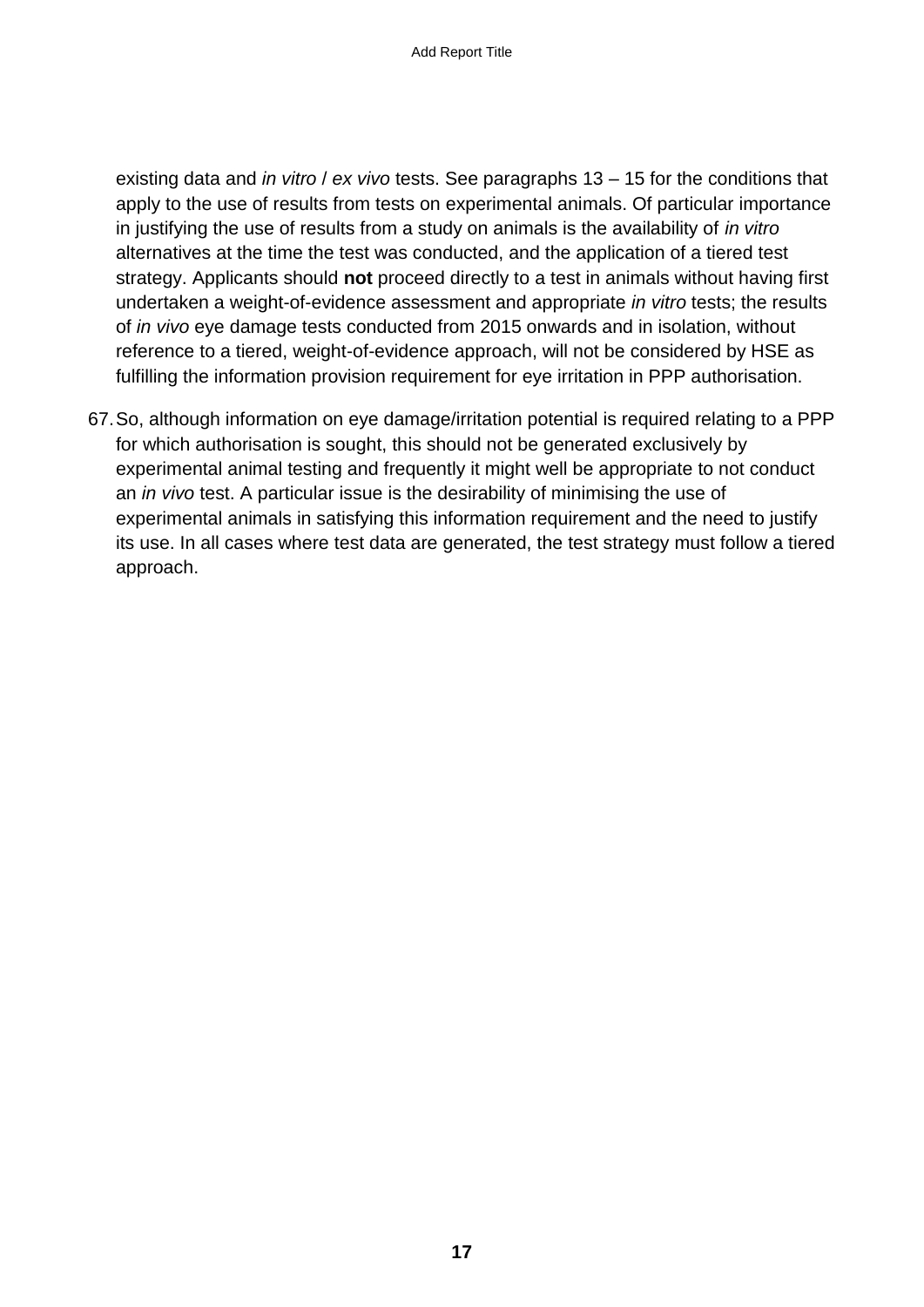#### <span id="page-19-0"></span>**Skin sensitisation**

- 68.Sufficiently reliable information is required to establish the skin sensitisation potential of the PPP and enable the applicant to propose a classification, if appropriate. There are multiple ways in which this requirement might be satisfied, with important conditions applying to each approach:
	- a. if the active substance(s) or any co-formulant is known to have sensitising properties and is present at a level ≥ the relevant concentration limit, no further information is needed;

If no component triggers classification of the product, then the following approaches should be considered in a sequential manner:

- b. prediction of the skin sensitisation potential of the PPP from the skin sensitisation test data of its individual components;
- c. use of a pre-existing (commissioned before December 2021 6-month implementation period after the date of publication of OECD Guideline 497) *in vivo* skin sensitisation study on the PPP of interest, if available;
- d. "bridging" prediction of the skin sensitisation potential of the PPP by reading across from a pre-existing (commissioned before December 2021) *in vivo* study available on another product of similar composition;
- e. application to the PPP of one of the defined approaches within the recently adopted and published (June 2021) OECD DASS (Defined Approaches for Skin Sensitisation) 497 guideline<sup>5</sup>;
- f. via the results of a new skin sensitisation test on the PPP in experimental animals.
- 69.Further details on the appropriate conditions for each approach are given below.
- 70.If any component of the PPP to be authorised, whether it be an active substance or a co-formulant, is known to have sensitising properties and is present at a level ≥ the relevant concentration threshold, no further information is needed – (a). For components that meet the criteria of Category 1 / 1B of the CLP Regulation, the relevant generic concentration threshold is 1 %; for Category 1A, it is 0.1 %. Some chemicals have a specific concentration limit (SCL), which takes precedence over the generic limits. If any known sensitising component is present at a level ≥ the relevant

<sup>1</sup> <sup>5</sup> [Guideline No. 497: Guideline on Defined Approaches for Skin Sensitisation \(oecd-ilibrary.org\)](https://www.oecd-ilibrary.org/docserver/b92879a4-en.pdf?expires=1624283798&id=id&accname=guest&checksum=E7410594E8164E3626AB5855C65124B6)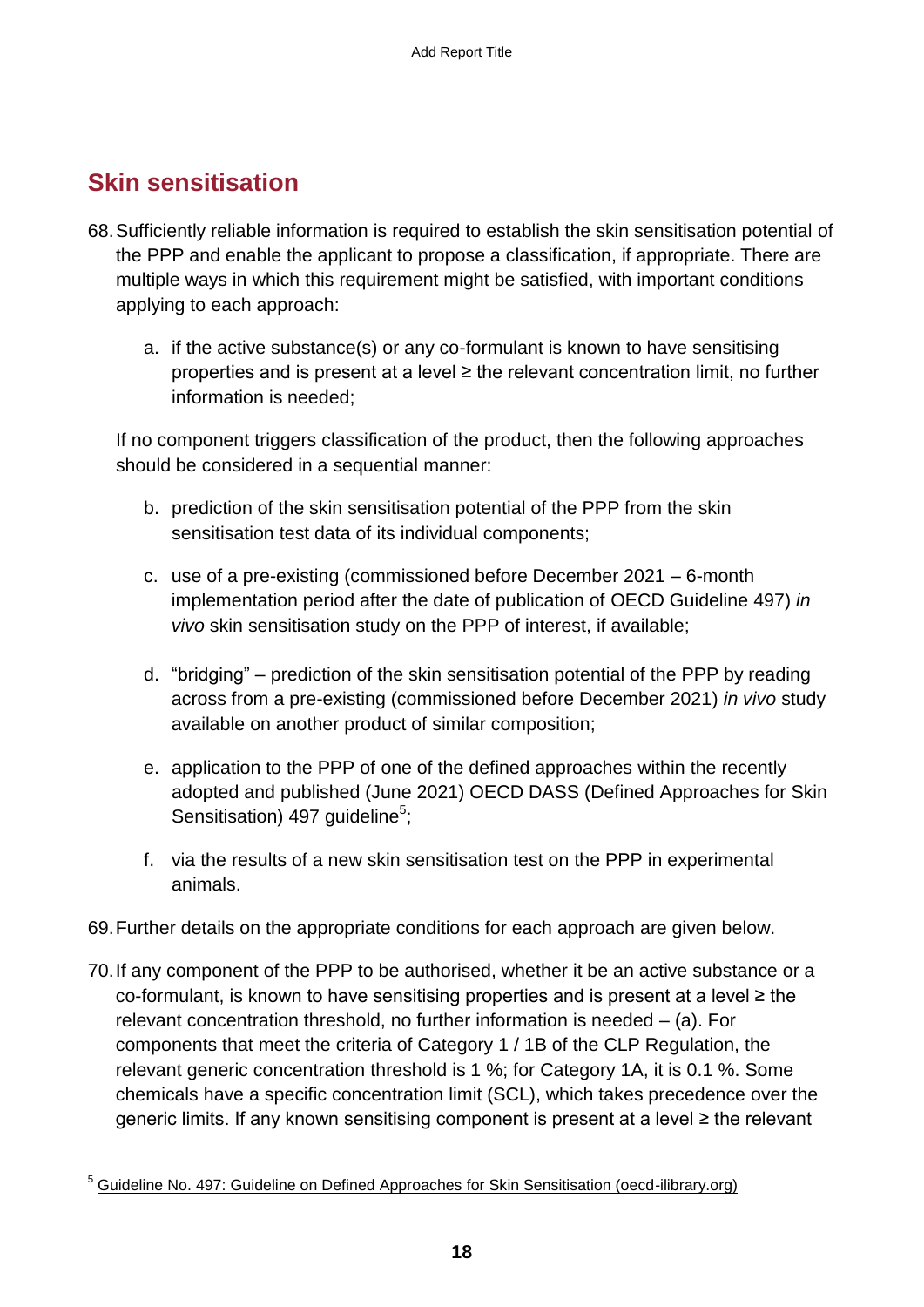concentration threshold, it is presumed that the PPP will be a skin sensitiser, and no further information needs to be provided.

- 71.If no component triggers classification of the product, the next option is to consider the skin sensitisation potential of **all relevant** components of the PPP – (b). Co-formulants that are presumed not to be skin sensitisers (for example some polymers or chemicals with high Log Pow unlikely to cross the skin) would be considered not relevant. Specifically in relation to polymers, if an applicant can show that a specific component meets the REACH definition of a polymer and can provide a declaration that none of its monomers, reactants and starting materials are known skin sensitisers, then such a component could be dismissed as not relevant. For skin sensitisation HSE requires actual experimental or human experience data (as described in section 11 of the SDS or the associated REACH registration dossier where available or publicly-available information) on all **relevant** co-formulants present ≥ 1 % for products for which a negative classification has been proposed by the applicant when applying the calculation method (no data/ unknown is **not** acceptable). The reasons for a different approach for this endpoint compared to the other acute endpoints are multiple: skin sensitisation is a serious, insidious and delayed effect; it has a very low GCL (generic concentration limit for mixtures) of 1 % under the CLP Regulation; it is not an additive endpoint; and it has a significant impact on the risk assessment/management of the product. If no component is a known skin sensitiser, or if known skin sensitisers are present at a level lower than the relevant concentration limits, it can be presumed that the PPP will not be a skin sensitiser.
- 72.If skin sensitisation information is not available on all relevant components, another option is to use a pre-existing (commissioned before December 2021) *in vivo* skin sensitisation study generated on the PPP of interest– (c).
- 73.If such pre-existing i*n vivo* skin sensitisation study on the PPP is not available, another option is the bridging approach, in which an applicant will rely upon skin sensitisation data generated in a pre-existing (commissioned before December 2021) study on vertebrate animals conducted with another closely-related formulation – (d). To be considered acceptable by HSE, the *in vivo* study on a related formulation needs to have been commissioned before at latest 6 months after the publication of the OECD DASS Guideline 497 in June 2021 (see paragraph 74 below). For *in vivo* studies commissioned after December 2021, HSE will consider only previously accepted studies submitted for other applications.
- *74.*If bridging is not possible, the *hazard identification module* ("2 out of 3") or one of the *hazard potency modules* (ITSv1 and ITSv2) within the recently adopted and published OECD DASS 497 guideline should be applied to the PPP – (e). In June 2021, the OECD has published guideline 497 for Defined Approaches to Skin Sensitisation (DASS). The DASS include three approaches: a hazard identification module based on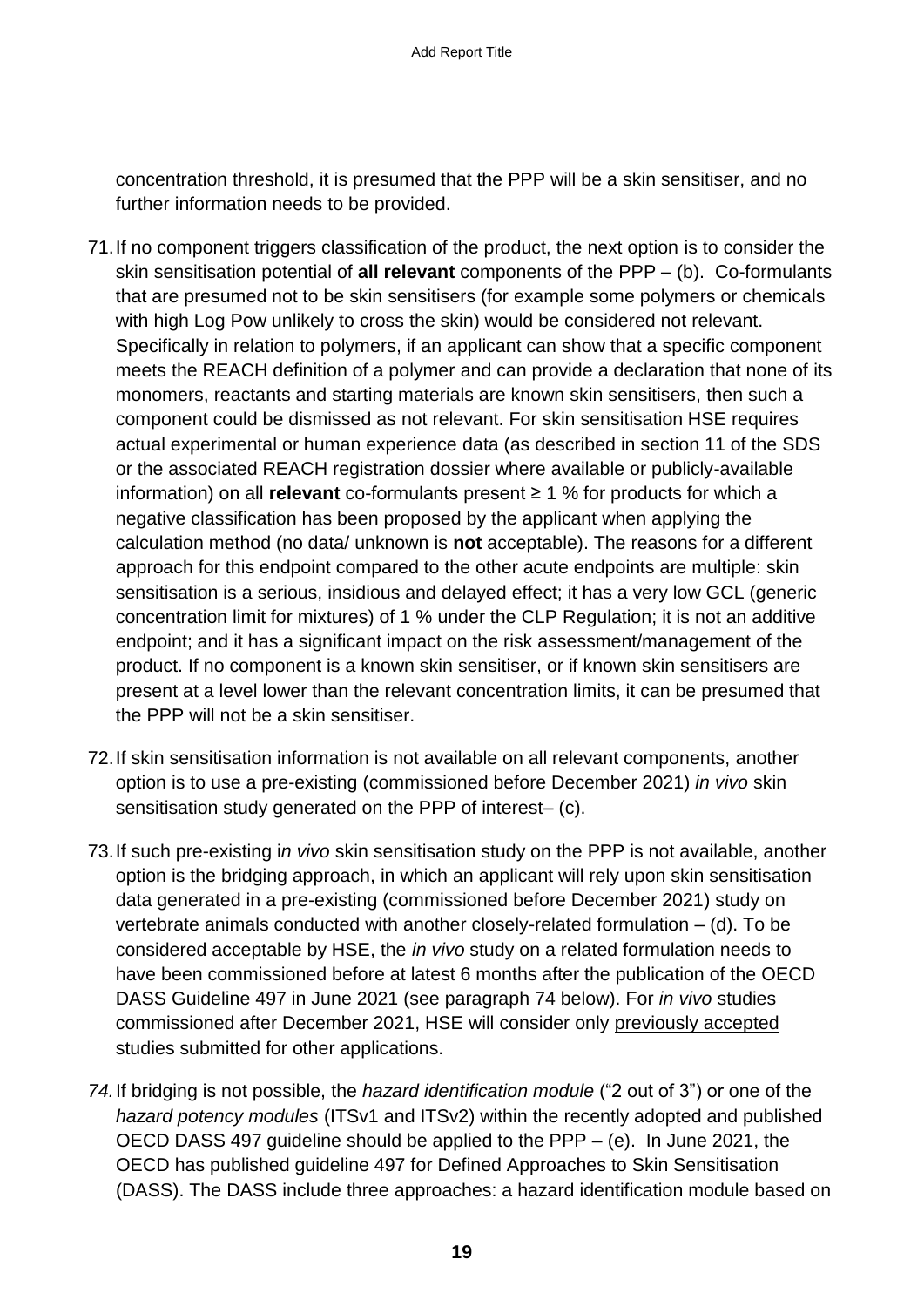validated *in vitro/in chemico* tests (OECD TG 442C, 442D, 442E) and two hazard characterisation/potency modules (ITSv1 and ITSv2) based on a combination of *in vitro/in chemico* tests and QSAR predictions. Although QSAR models cannot be applied to mixtures (i.e. mixtures are out of domain), in some instances, conclusive potency scores can still be obtained from the two *in vitro/in chemico* tests of ITSv1 and ITSv2 through a data interpretation procedure specified in the guideline. It is noted that a fully quantitative skin sensitisation risk assessment could not be performed even when applying the potency modules of the DASS, as the potency scores obtained are arbitrary numbers of no biological value.

- *75.*If the DASS cannot be applied to the PPP to be authorised (e.g. PPP is out of domain of the *in vitro/in chemico* tests), produce inconclusive results or a fully quantitative risk assessment is required to refine the evaluation, another approach is to use the results of a "new" (post-December 2021) skin sensitisation study on the PPP in experimental animals - (f). Overall, a "new" *in vivo* skin sensitisation study (preferably a Local Lymph Node Assay -LLNA) commissioned at the latest 6 months after the publication of the OECD DASS 497 guideline in June 2021 will only be accepted by HSE when 1) no component triggers classification of the product; 2) skin sensitisation information is not available on all co-formulants; 3) a pre-existing (pre-December 2021) *in vivo* skin sensitisation study is not available; 4) bridging is not possible; 5) the DASS is either not feasible or produces inconclusive results; or 6) or a fully quantitative risk assessment is required to refine the evaluation.
- 76.New or pre-existing *in vivo* skin sensitisation studies on PPPs providing positive results and leading to classification of the product (especially where other approaches appear to indicate no skin sensitisation potential) will also be accepted by HSE as they constitute "adverse" data under Art 56 of Regulation (EC) No 1107/2009.
- 77.A combination of different alternative approaches (as described at step (b), (c) and (d)) will also be accepted by HSE using a Weight-of-Evidence analysis.
- 78.As with any guidance, scientifically justified exceptions to the sequence of approaches described above will be carefully and thoroughly considered by HSE, on a case-bycase basis.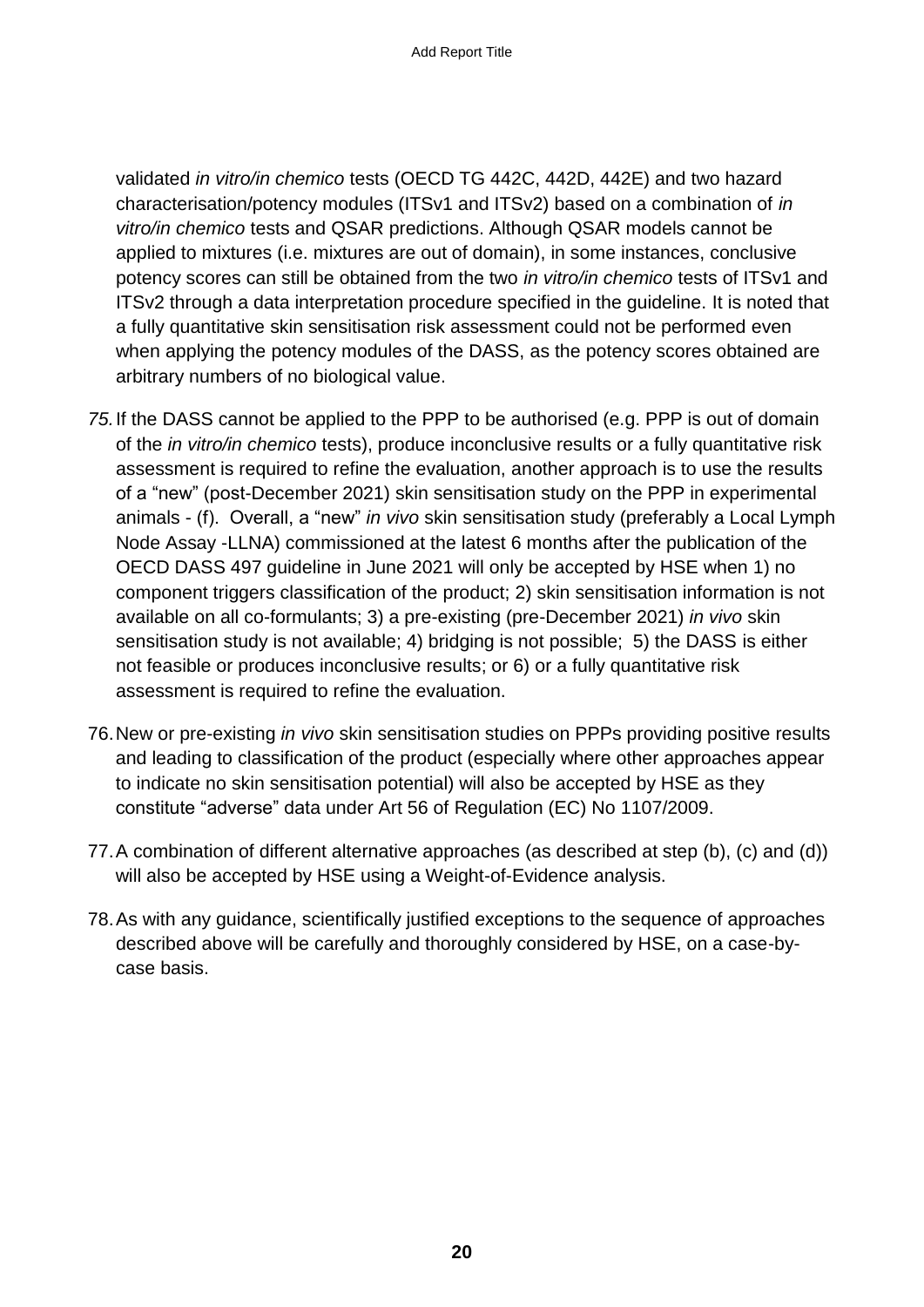#### <span id="page-22-0"></span>**Dermal absorption**

- 79.A study on dermal absorption of the PPP to be authorised shall be conducted when dermal exposure is a significant exposure route, and the use of default absorption values does not provide an estimate that risk is acceptable.
- 80.If a test is required, data from dermal absorption studies, preferably on human skin in an *in vitro* test system, shall be reported. Studies should be performed on representative PPPs at both in-use dilutions (if applicable) and concentrates.
- 81.Therefore, a tiered approach should be taken to meet the data requirement for dermal absorption. The following strategy, in order of refinement, is recommended in EFSA's Guidance on Dermal Absorption  $(2017)^6$ :
	- a. an initial exposure assessment can be undertaken with default values or data on closely-related products;
	- b. *in vitro* studies on human skin;
	- c. data on rats (or other experimental animals);
	- d. 'triple pack' approach: *in vivo* data in animals (usually rats) are corrected for the ratio of absorption between rats and humans *in vitro*.
- 82.The default values to be applied to different formulation categories in the absence of experimental data are given in section 6.1 of the EFSA 2017 guidance.
- 83.When the applicant for authorisation of a PPP wishes to rely on data from a closelyrelated formulation, the conditions outlined in section 6.2 of the EFSA 2017 guidance should be met.
- 84.In the context of 'information on experimental animals', HSE will accept such in vivo dermal absorption studies only for applications submitted before 25 August 2018 (implementation date of the EFSA 2017 guidance) which have been performed in line with the EFSA 2012 guidance<sup>7</sup>. This is because the older EFSA dermal absorption guidance permits the conduct of in vivo studies, using a tiered approach. However, for applications submitted after 25 August 2018, HSE will accept only *existing* (i.e. performed before August 2018) in vivo studies, but not *new* animal assays. If the use of the in vitro dermal absorption study leads to unacceptable risks and no authorisation, then, on a case-by-case basis, HSE will explore with the applicant other possible

 6 Buist *et al*. (2017). Guidance on dermal absorption. EFSA Journal 15(6): 4873.

<sup>&</sup>lt;sup>7</sup> EFSA (2012). Microsoft Word - Guidance on Dermal Absorption status 23 4 2012 \_2 .doc (europa.eu)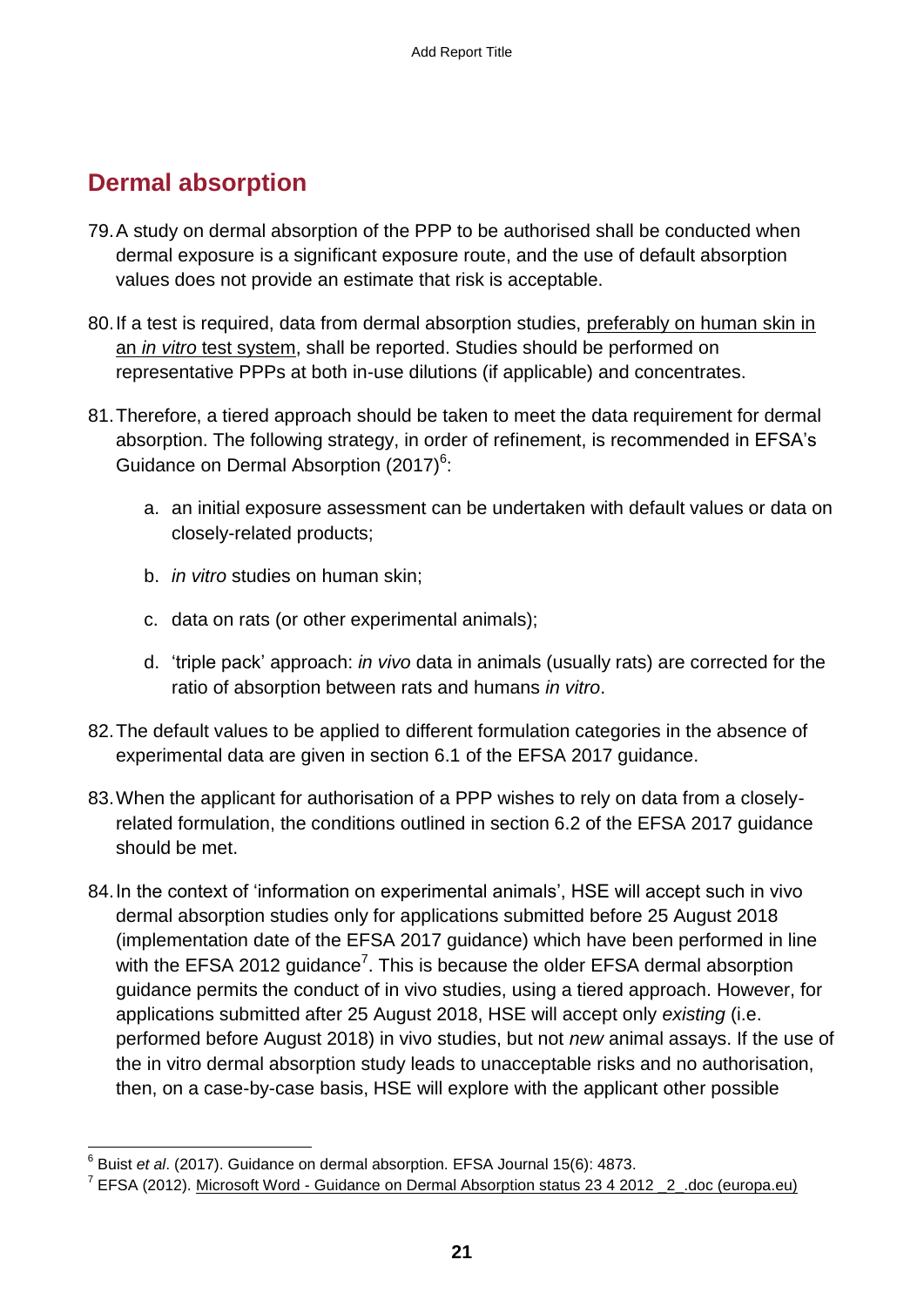refinement options, including the conduct of an in vivo study if necessary and justified. It is anticipated that this would be a rare occurrence.

85.Taking together the information requirements of Regulation (EC) No 284/2013 and the EFSA guidance on dermal absorption (2017), a new study on experimental animals to investigate dermal absorption should not normally be conducted. In the exceptional circumstance that a new animal study is considered to be necessary because an *in vitro* assay is not technically feasible, the stipulations of Articles 33 and 62 of Regulation (EC) No 1107/2009 must be borne in mind. A tiered approach, as described in points (a) to (d) above, should always be considered first.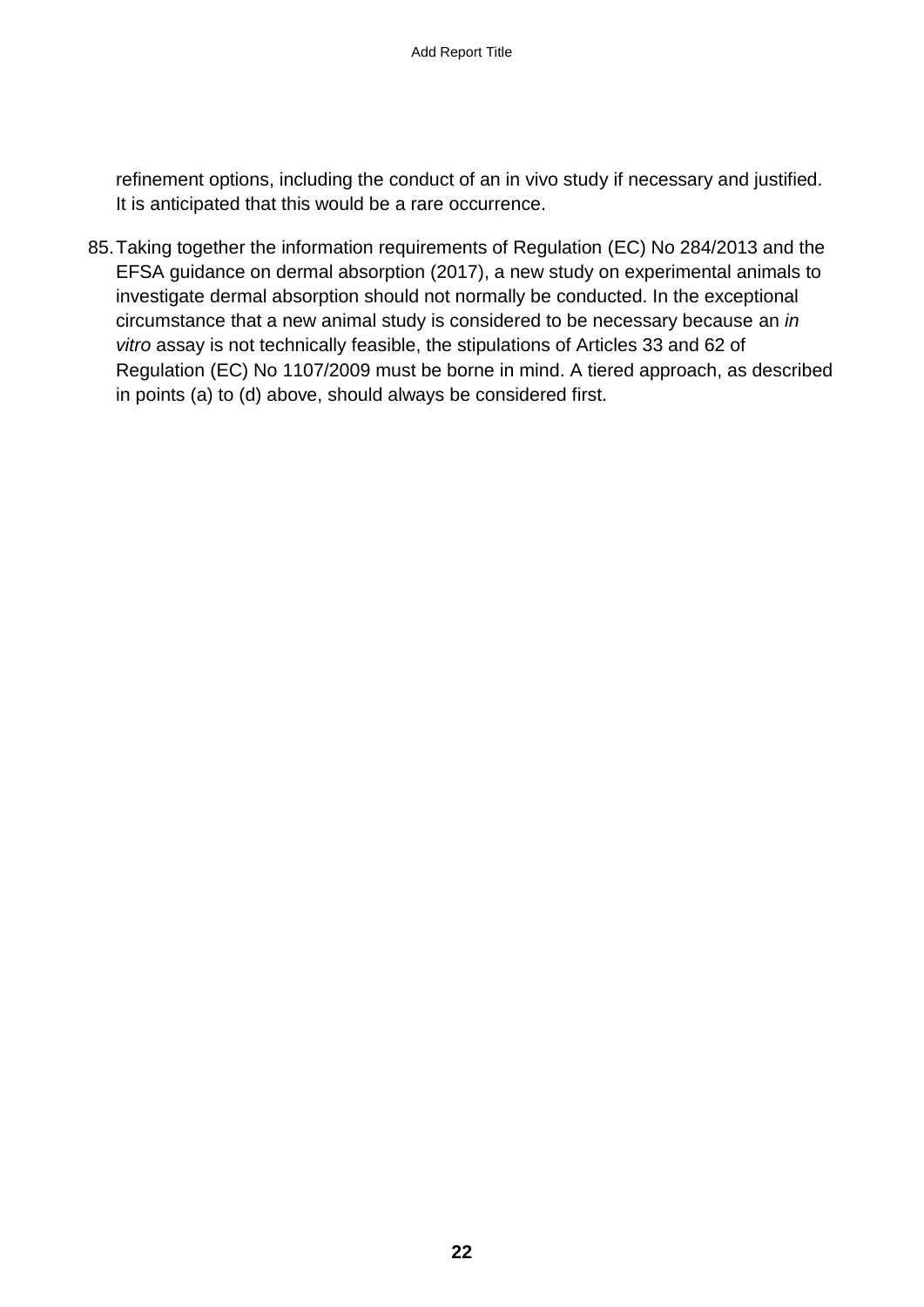#### <span id="page-24-0"></span>**APPENDIX**

#### <span id="page-24-1"></span>**Examples of acceptable and unacceptable justifications for the submission or nonsubmission of data, including tests on vertebrate animals**

Please note that all justifications will be assessed case-by-case.

An example of a justification for the submission of an acute oral toxicity test on vertebrate animals that will not be accepted by HSE is:

#### *"The test was available, having been done to meet the requirements of another regulatory regime."*

An example of an acceptable justification for the use of data on the acute *oral* toxicity of a PPP to meet the information requirement for acute dermal toxicity might be:

*"An acute oral toxicity study with the PPP is available, with an LD50 > 2000 mg/kg bw. On this basis, and considering the components of the PPP, we predict that the acute dermal toxicity of the PPP would not be greater than its acute oral toxicity and therefore would also be > 2000 mg/kg bw. Therefore, we propose that the conduct of an acute dermal toxicity study is not justified on animal welfare or scientific grounds."*

An acceptable justification for doing an acute dermal toxicity study on the full PPP could be:

> *"The active substance is known to have significant acute dermal toxicity and the PPP contains a significant percentage of a coformulant that is known to facilitate dermal absorption; hence it was considered judicious to examine if the formulation produced an exacerbation of the acute dermal toxicity of the active substance."*

An example of an unacceptable justification for doing an acute dermal toxicity study could be:

*"The test was done to examine the reliability of the prediction arising from the calculation method."*

An example of an acceptable justification for the non-submission of data on the acute inhalation toxicity of a PPP might be: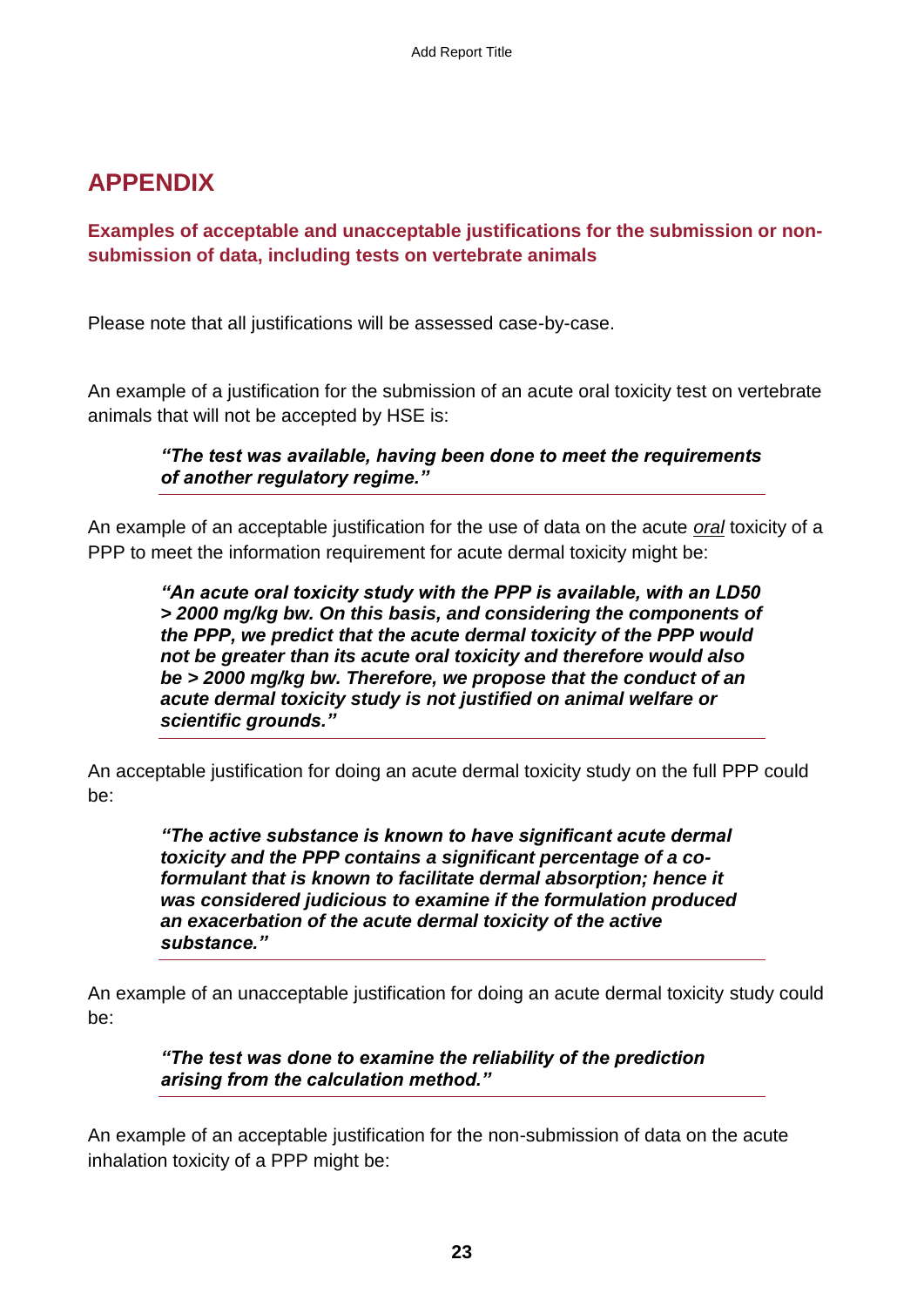*"The product for which authorisation is being sought will not be sprayed as it is supplied. Before being sprayed, the product is intended to be diluted 1 in 200 with water. Therefore, an acute inhalation test on the product as supplied would not be representative of the product as used, and so we consider that the criterion 'to be applied by spraying' in the data requirements is not met by the concentrated product. Water is the major component of the dilution (99.5 %); consequently, it can be predicted that the acute inhalation toxicity of the diluted product would be very low. On this basis, we conclude that an acute inhalation toxicity test on either the product as supplied (for which we are seeking authorisation) or the in-use spray dilution is not justified on either scientific or animal-welfare grounds. The product does not meet any of the other criteria listed in section 7.1.3 of Regulation (EC) 284/2013.* 

An example of an acceptable justification for the non-submission of test data on skin sensitisation might be:

> *"The active substance in the PPP to be authorised has a harmonised classification for skin sensitisation Category 1. The active substance is present in the PPP at a concentration of 20%. Therefore, since a known sensitiser is present in the PPP at a concentration that is greater than the generic concentration limit of 1% for Category 1 sensitisers, we propose that test data on the PPP to be authorised does not need to be provided."*

Another example of an acceptable justification for the non-submission of test data on skin sensitisation might be:

*"We have not conducted a skin sensitisation test with the PPP to be authorised. However, reliable data on the skin sensitisation potential of all the components of the PPP was available from tests that were compliant with the relevant OECD test guidelines (LLNA or guinea-pig tests). All the components were negative when tested at high-enough concentrations, as defined in the test guidelines, to give meaningful negative results. On this basis, we conclude that the PPP is unlikely to be a skin sensitiser, and we propose that it is not necessary to test the PPP itself."*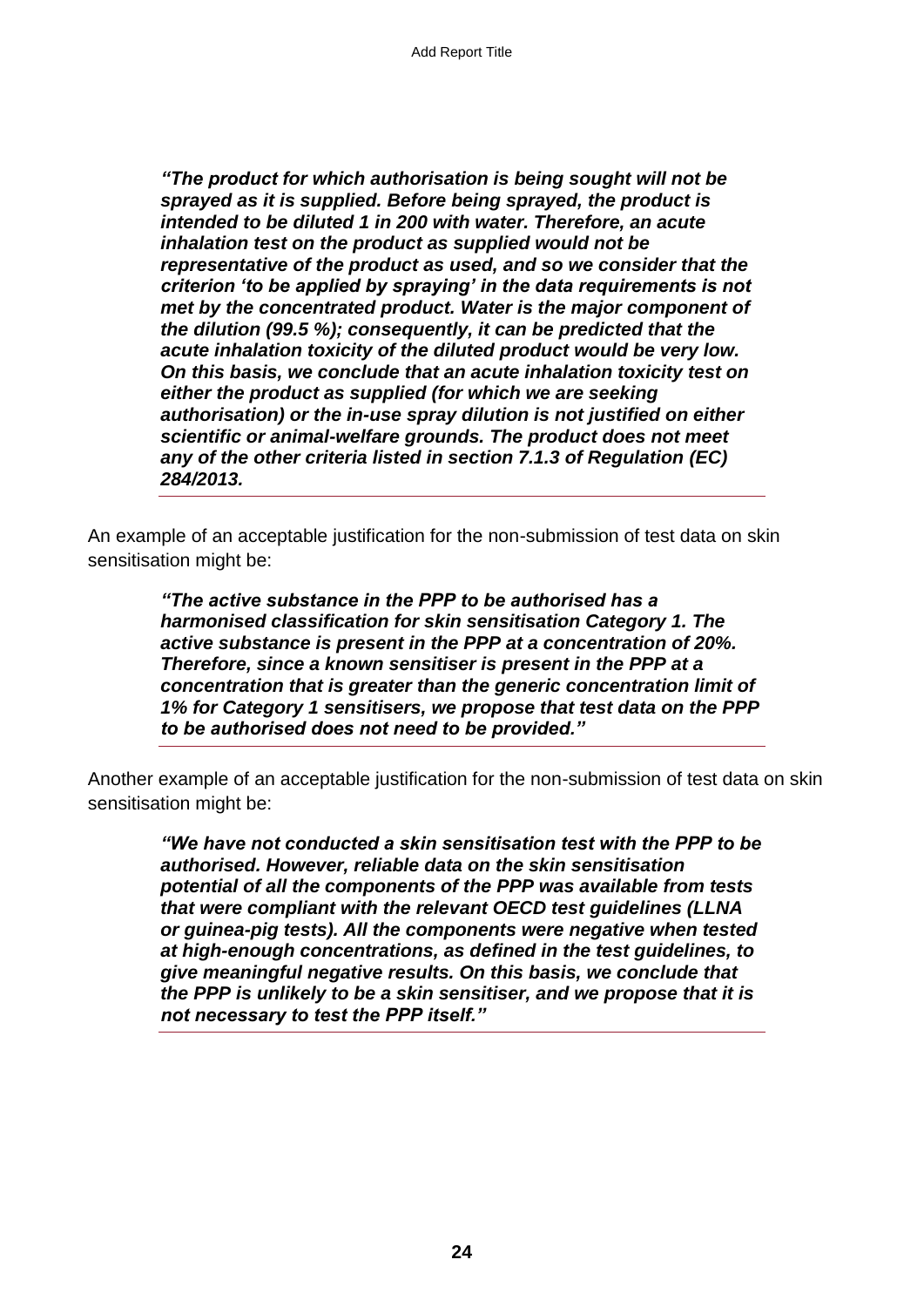#### <span id="page-26-0"></span>**Version history**

| <b>Date</b>       | <b>Changes</b>                                          |
|-------------------|---------------------------------------------------------|
| <b>Sept 2021</b>  | Version 1 – first time document has been published.     |
| <b>March 2022</b> | Version 2 – minor changes to skin sensitisation chapter |
|                   |                                                         |